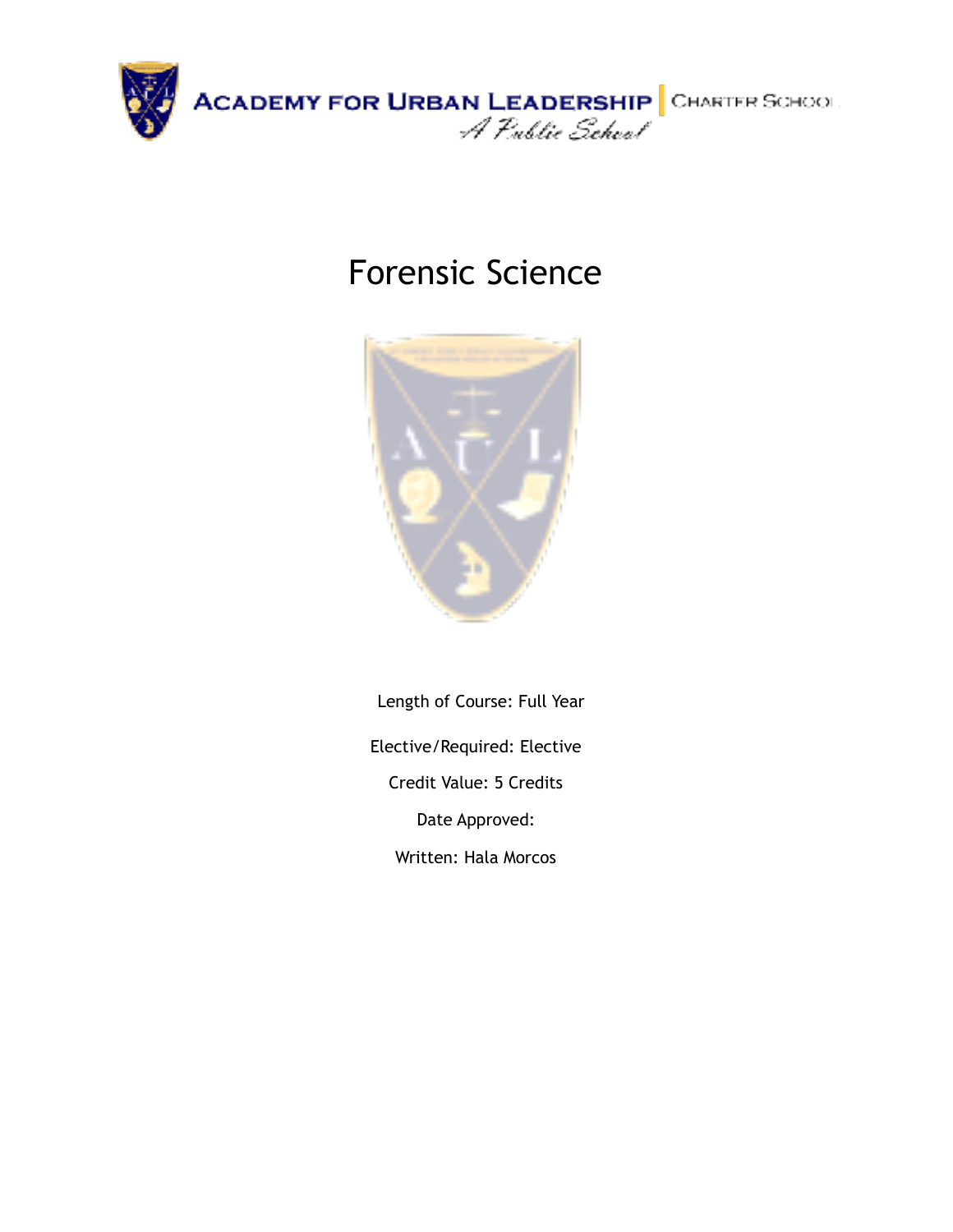

## **Forensic Science**

| <b>Title of Unit</b>                                                                                                                                                                                                                                     | <b>INTRODUCTION TO</b><br><b>FORENSIC SCIENCE</b>   | Grade<br>Level              |         | 10th to 12th grade |  |
|----------------------------------------------------------------------------------------------------------------------------------------------------------------------------------------------------------------------------------------------------------|-----------------------------------------------------|-----------------------------|---------|--------------------|--|
| <b>Curriculum Area</b>                                                                                                                                                                                                                                   | Unit 1                                              | <b>Time</b><br><b>Frame</b> | 20 days |                    |  |
| Developed By                                                                                                                                                                                                                                             | <b>Hala Morcos</b>                                  |                             |         |                    |  |
|                                                                                                                                                                                                                                                          | <b>Identify Desired Results (Stage 1)</b>           |                             |         |                    |  |
| <b>Content Standards</b>                                                                                                                                                                                                                                 |                                                     |                             |         |                    |  |
| <b>CPI</b>                                                                                                                                                                                                                                               |                                                     |                             |         |                    |  |
| $21st$ Century:,                                                                                                                                                                                                                                         |                                                     |                             |         |                    |  |
| 9.1.12.A.1-Apply critical thinking and problem-solving strategies during                                                                                                                                                                                 |                                                     |                             |         |                    |  |
| structured learning experiences<br>9.1.4. D.1-Use effective oral and written communication in face-to-face and<br>online interactions and when presenting to an audience.<br>9.1.4.A.2- Evaluate available resources that can assist in solving problems |                                                     |                             |         |                    |  |
| 9.1.4.A.1-Recognize a problem and brainstorm ways to solve the problem<br>٠<br>individually or collaboratively                                                                                                                                           |                                                     |                             |         |                    |  |
|                                                                                                                                                                                                                                                          | <b>Essential Questions</b><br><b>Understandings</b> |                             |         |                    |  |
|                                                                                                                                                                                                                                                          | <b>Overarching Understanding</b>                    | <b>Overarching</b>          |         | <b>Topical</b>     |  |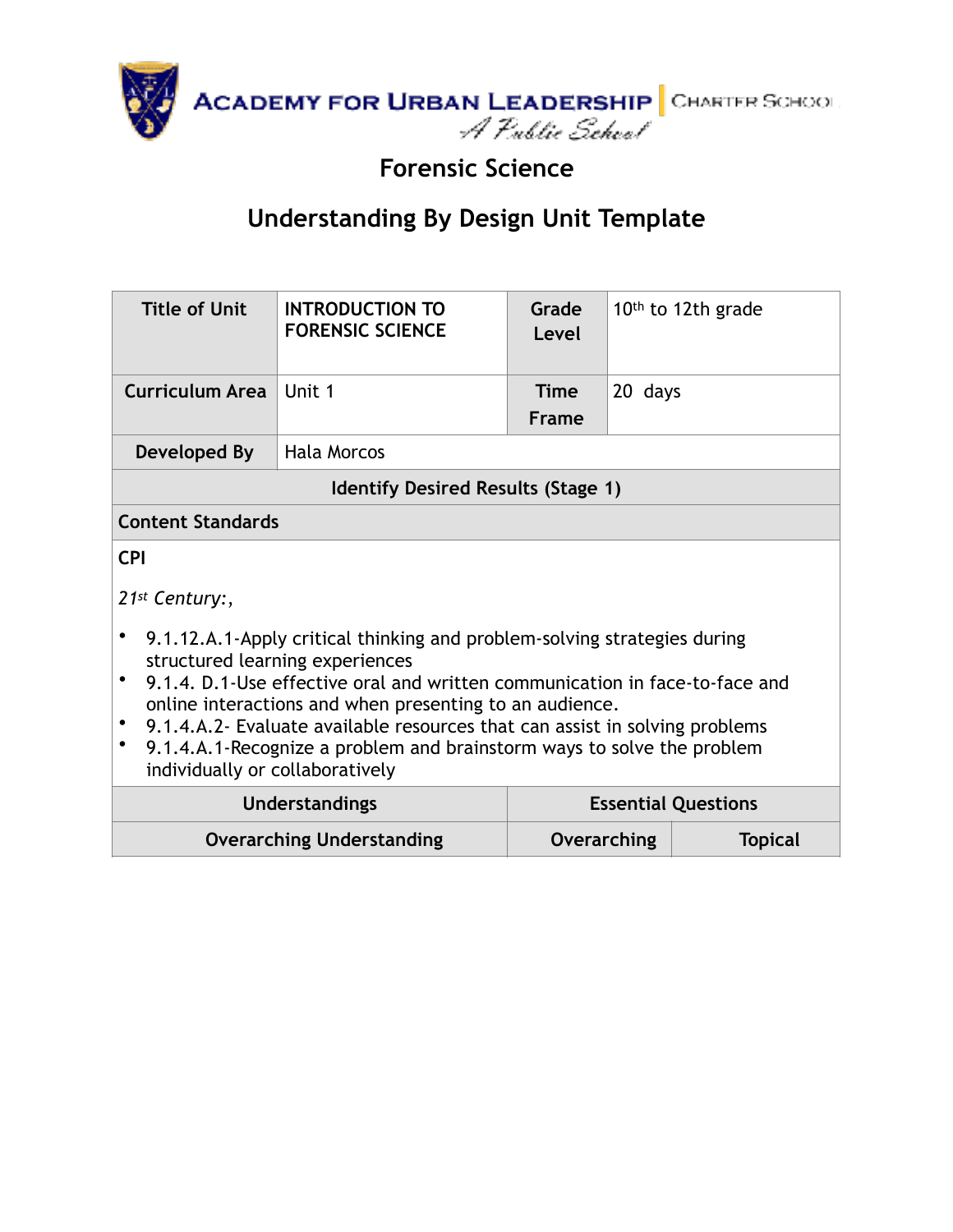| Present a timeline of the development of<br>forensic science.<br>Identify some key figures in the<br>$\bullet$<br>development of forensic science through<br>an activity.<br>Discuss and present various organizations<br>$\bullet$<br>and universities associated with forensic<br>science and career possibilities.<br>Examine the lives and contributions of<br>important scientists who affected major<br>breakthroughs in our understanding of the<br>natural and designed world.<br><b>Related Misconceptions</b> | Where the<br>benefits,<br>and<br>challenges<br>of various<br>careers in<br>the field<br>of forensic<br>science?<br>Explain in<br>details.<br>Where can<br>you find<br>useful<br>informatio<br>n about<br>forensic | Which<br>courses of<br>study are<br>required<br>for this<br>profession?<br>How has<br>forensic<br>(analyze)<br>science<br>developed<br>and<br>changed<br>with |
|-------------------------------------------------------------------------------------------------------------------------------------------------------------------------------------------------------------------------------------------------------------------------------------------------------------------------------------------------------------------------------------------------------------------------------------------------------------------------------------------------------------------------|-------------------------------------------------------------------------------------------------------------------------------------------------------------------------------------------------------------------|---------------------------------------------------------------------------------------------------------------------------------------------------------------|
| $\bullet$<br>Students misconception that Forensic<br>science is only dealing with law<br>enforcements, scientists who interested<br>in such major deals with police or only<br>law enforcements.                                                                                                                                                                                                                                                                                                                        | science?<br>And how it<br>is being<br>applied?<br>How can<br>informatio                                                                                                                                           | advanceme<br>nt in<br>technology?<br>Who are<br>the key<br>people in<br>the<br>developme                                                                      |
|                                                                                                                                                                                                                                                                                                                                                                                                                                                                                                                         | n be<br>utilized to<br>solve a<br>crime?                                                                                                                                                                          | nt of<br>forensic<br>science?                                                                                                                                 |
| Knowledge<br>Students will know                                                                                                                                                                                                                                                                                                                                                                                                                                                                                         | <b>Skills</b><br>Students will be able to                                                                                                                                                                         |                                                                                                                                                               |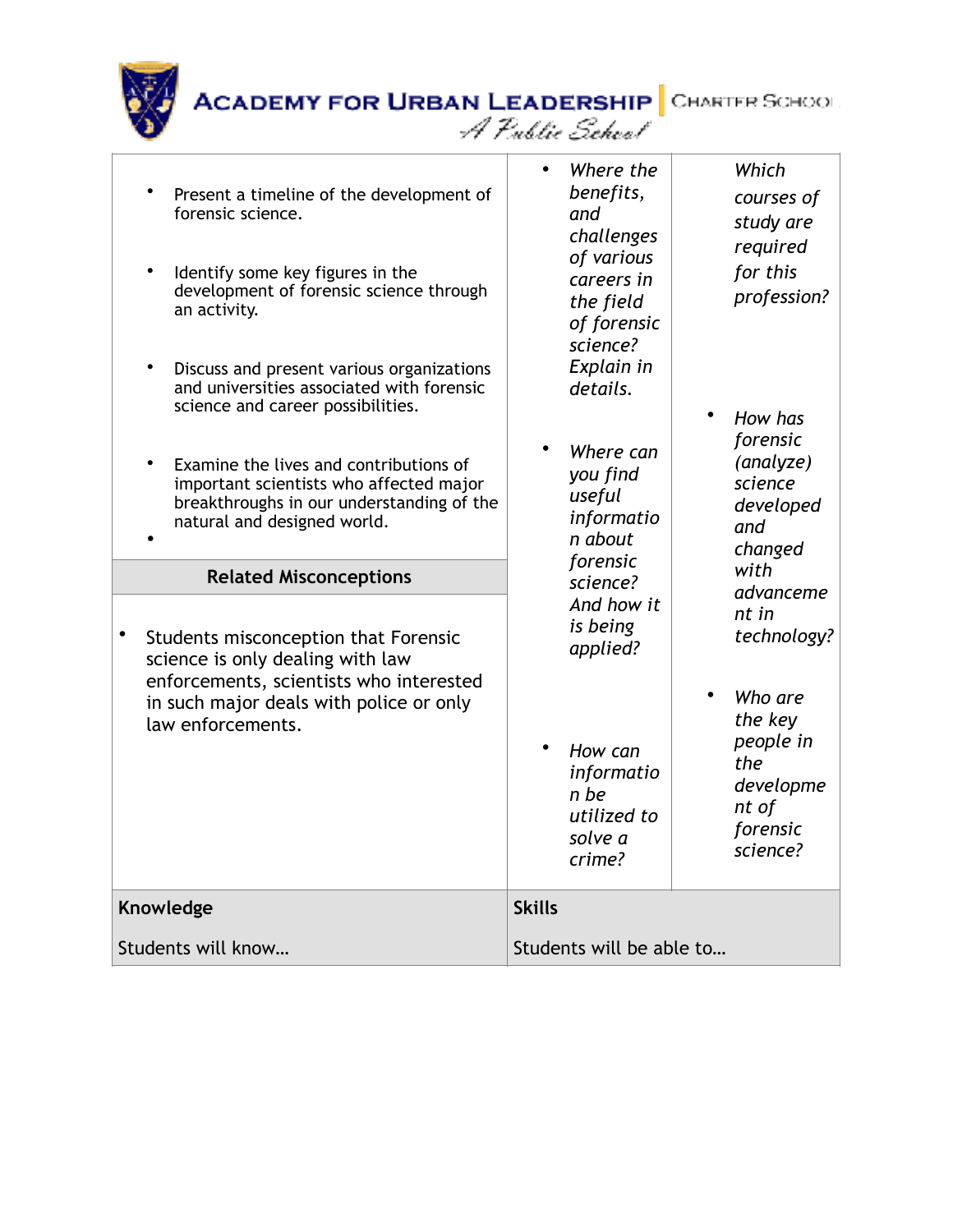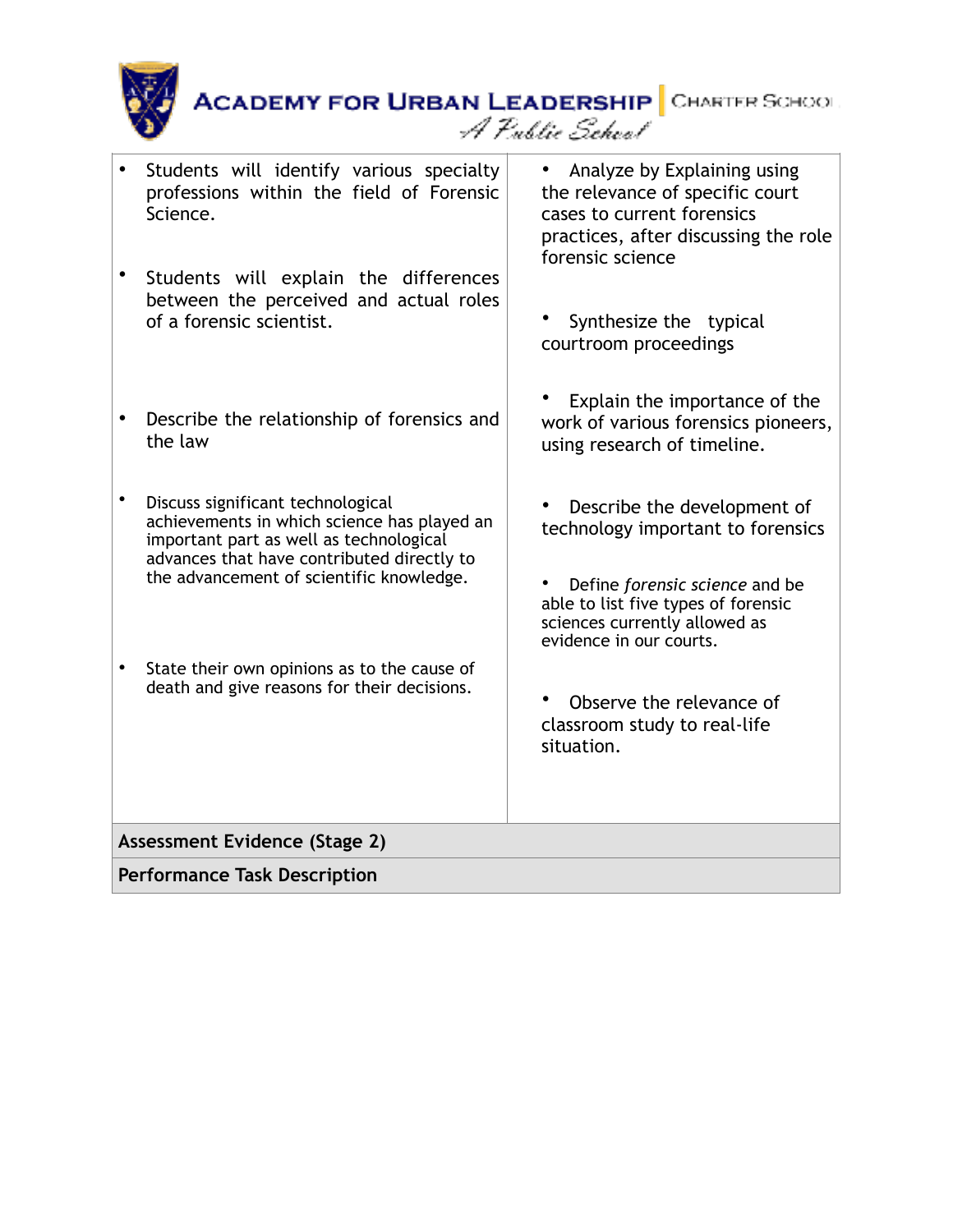

|                                                                                                    | <b>ACADEMY FOR URBAN LEADERSHIP</b> CHARTER SCHOOL<br>A Public School                                                                                                                                                                                                                                                                                                                                                                                                                                                                                                                                                                                                                                                                                                                                                                                                                                                                                                                                                                                                                                                                                                                                                                                                                                                                                                                                          |
|----------------------------------------------------------------------------------------------------|----------------------------------------------------------------------------------------------------------------------------------------------------------------------------------------------------------------------------------------------------------------------------------------------------------------------------------------------------------------------------------------------------------------------------------------------------------------------------------------------------------------------------------------------------------------------------------------------------------------------------------------------------------------------------------------------------------------------------------------------------------------------------------------------------------------------------------------------------------------------------------------------------------------------------------------------------------------------------------------------------------------------------------------------------------------------------------------------------------------------------------------------------------------------------------------------------------------------------------------------------------------------------------------------------------------------------------------------------------------------------------------------------------------|
| Goal<br><b>Role</b><br>Audience<br><b>Situation</b><br>Product/<br>Performance<br><b>Standards</b> | Teacher will ask student Presentation on investigations,<br>(This is what your assessment section should look like based on<br>the information you have provided)<br>Writing sample on an investigation<br>Presentations of investigations<br>Class discussions on each objective and essential question after<br>physical evidence unit<br>Quiz on evidence and crime scene protocol unit 1 and 2 test<br>OJ Simpson Performance Assessment<br>Student written article with their own investigations.<br>Students will present individually using their own<br>investigations.<br>Students will have their own discussions of these cases.<br>$\bullet$<br>Students will use the article or news clip where police<br>used the Forensic, as part of investigation.<br>a. Analyze the article based on material investigations<br>b. Physical evidence, and how it is used as part of their<br>evidence of conviction the defense<br>Using basic forensic aspect of evidence, to determine<br>٠<br>how to conduct an investigations.<br>Promoting and cross references with in any court cases<br>where the forensic evidence collected was tainted or<br>discredited due to improper investigative procedures<br>(direct vs. indirect evidence) i.e. physical vs<br>circumstances.<br>$\bullet$<br>(The O.J. Simpson murder trial in which he was<br>acquitted of criminal liability but found liable for the |
| <b>Other Evidence</b>                                                                              | crime in a civil court.)                                                                                                                                                                                                                                                                                                                                                                                                                                                                                                                                                                                                                                                                                                                                                                                                                                                                                                                                                                                                                                                                                                                                                                                                                                                                                                                                                                                       |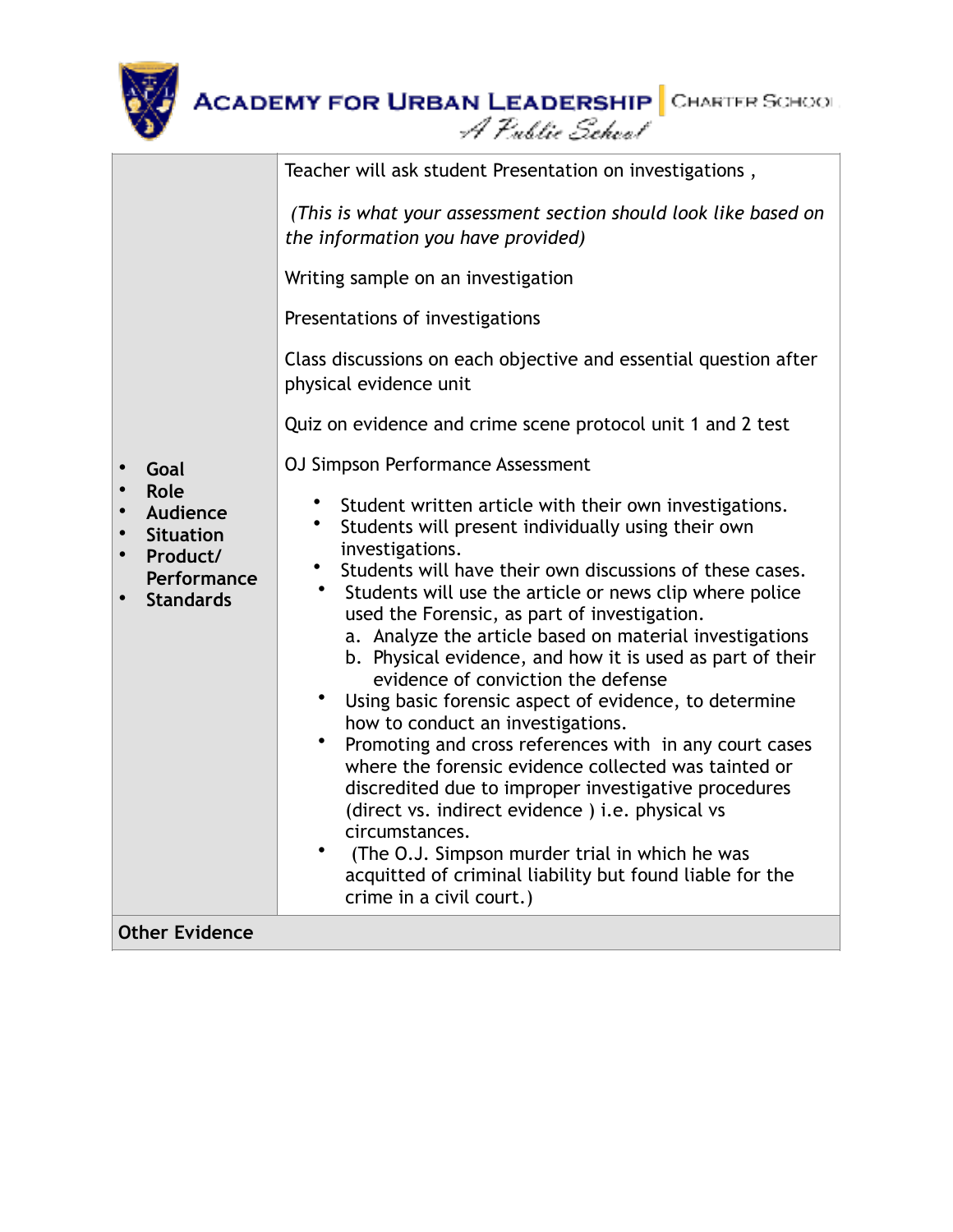

Quiz and unit tests

Card calling

Analyzing the objective.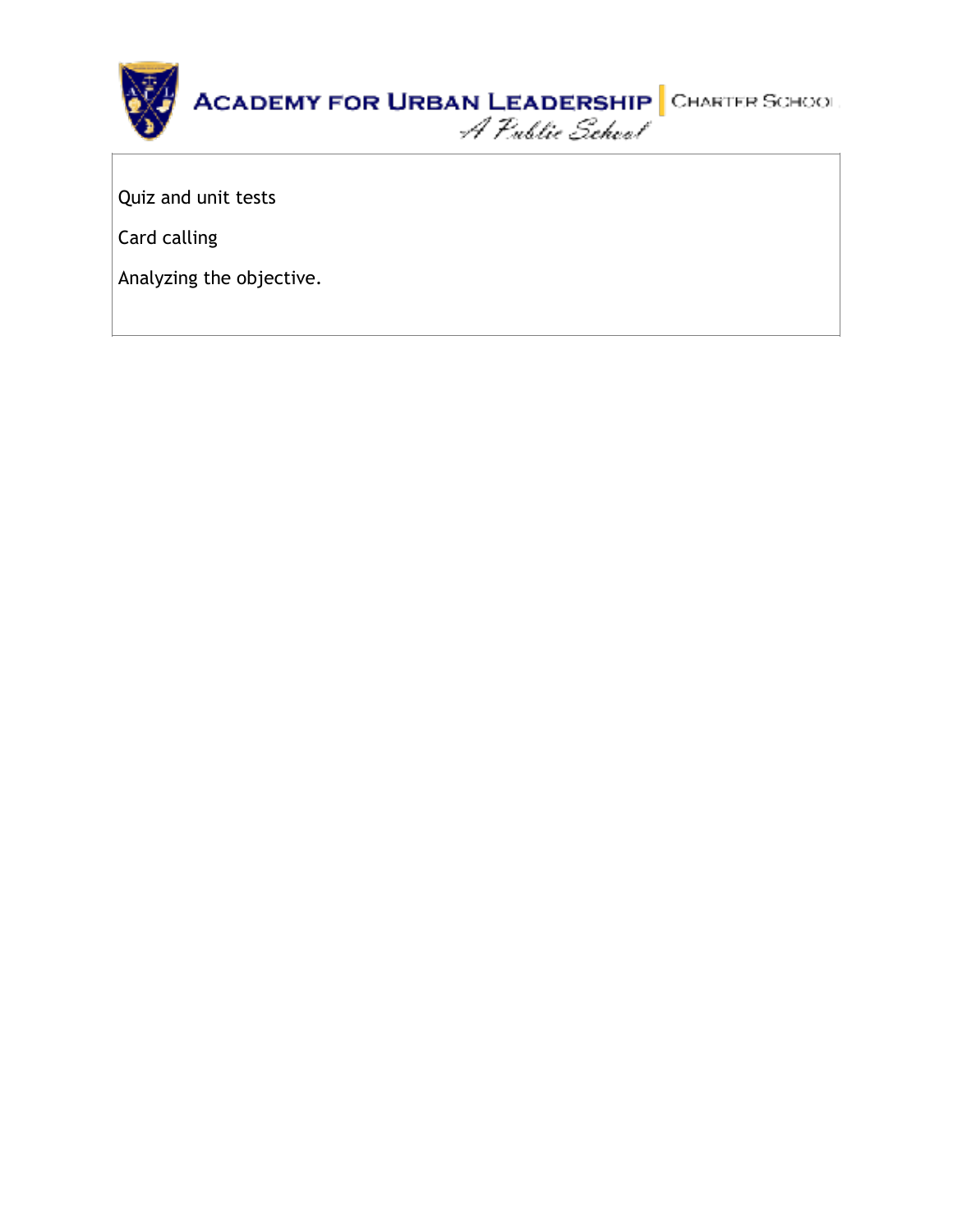

**Learning Plan (Stage 3)** 

- **Where are your students headed? Where have they been? How will you make sure the students know where they are going?**
- **How will you hook students at the beginning of the unit?**
- **What events will help students experience and explore the big idea and questions in the unit? How will you equip them with needed skills and knowledge?**
- **How will you cause students to reflect and rethink? How will you guide them in rehearsing, revising, and refining their work?**
- **How will you help students to exhibit and self-evaluate their growing skills, knowledge, and understanding throughout the unit?**
- **How will you tailor and otherwise personalize the learning plan to optimize the engagement and effectiveness of ALL students, without compromising the goals of the unit?**

**How will you organize and sequence the learning activities to optimize the engagement and achievement of ALL students?** 

- Students will use a video for "Investigators should approach the crime scene investigation as if it will be their only opportunity to preserve and recover these physical clues," according to the manual Crime Scene Investigation: A Guide for Law Enforcement.
- In this class, students should be introduced to the basic protocol for conducting forensic science investigations and the importance of following it. How to solve a scene of a crime, label every locations as an observer. Determine which one is physical evidence and which one can be circumstantial evidence

For example physical evidence two glasses on the table, circumstantial evidence that victim had or expecting another person.

Class discussion as teacher and students will understand and how the crime scene investigations is to answer some or all of the following questions:

a. Who is the perpetrator, and who is the victim?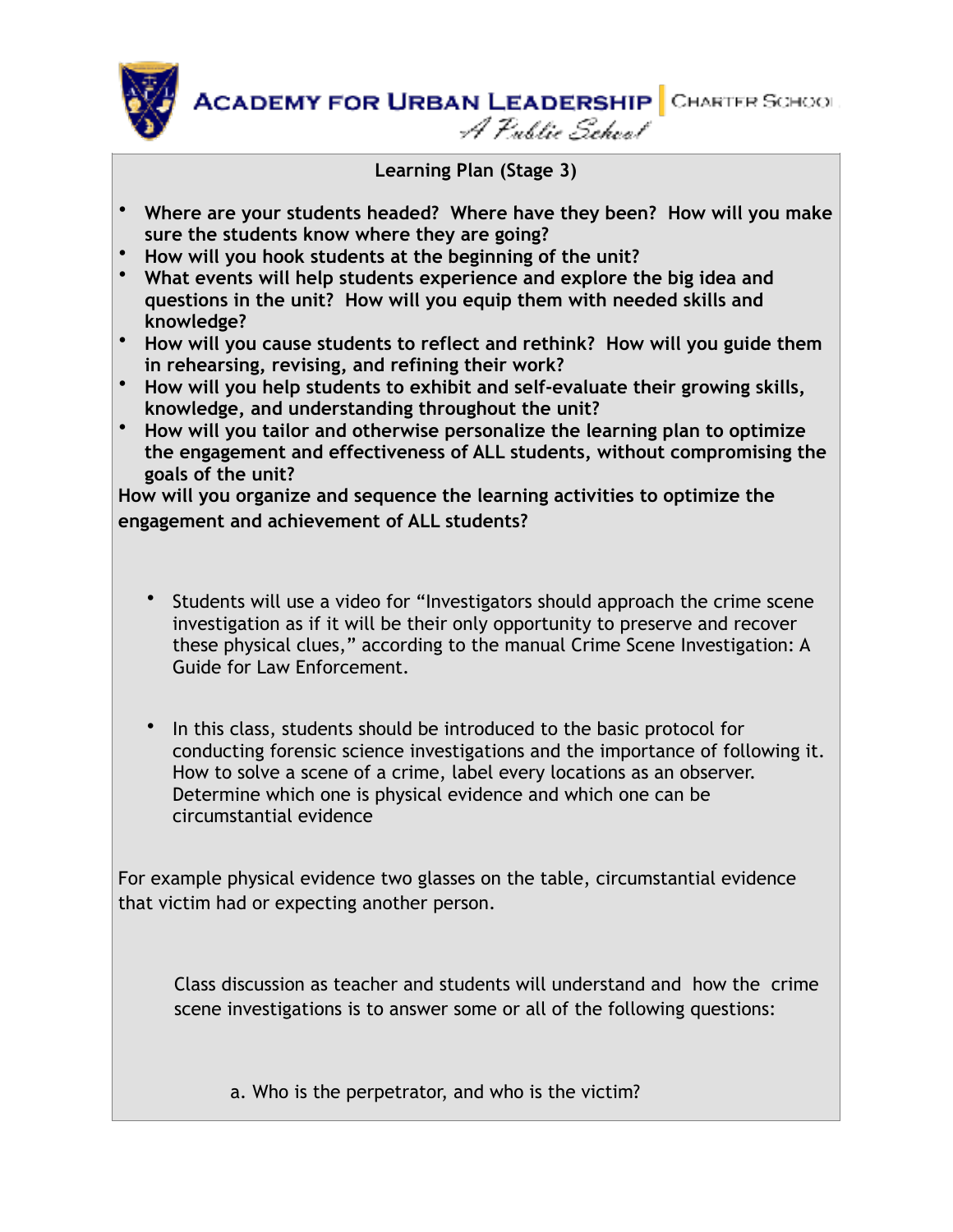

| Title of Unit            | <b>Observation skills</b>                 | Grade<br>Level | $10th-12th$ |
|--------------------------|-------------------------------------------|----------------|-------------|
| Curriculum Area          | Unit 2                                    | Time<br>Frame  | 20 days     |
| Developed By             | Ms. Hala Morcos                           |                |             |
|                          | <b>Identify Desired Results (Stage 1)</b> |                |             |
| <b>Content Standards</b> |                                           |                |             |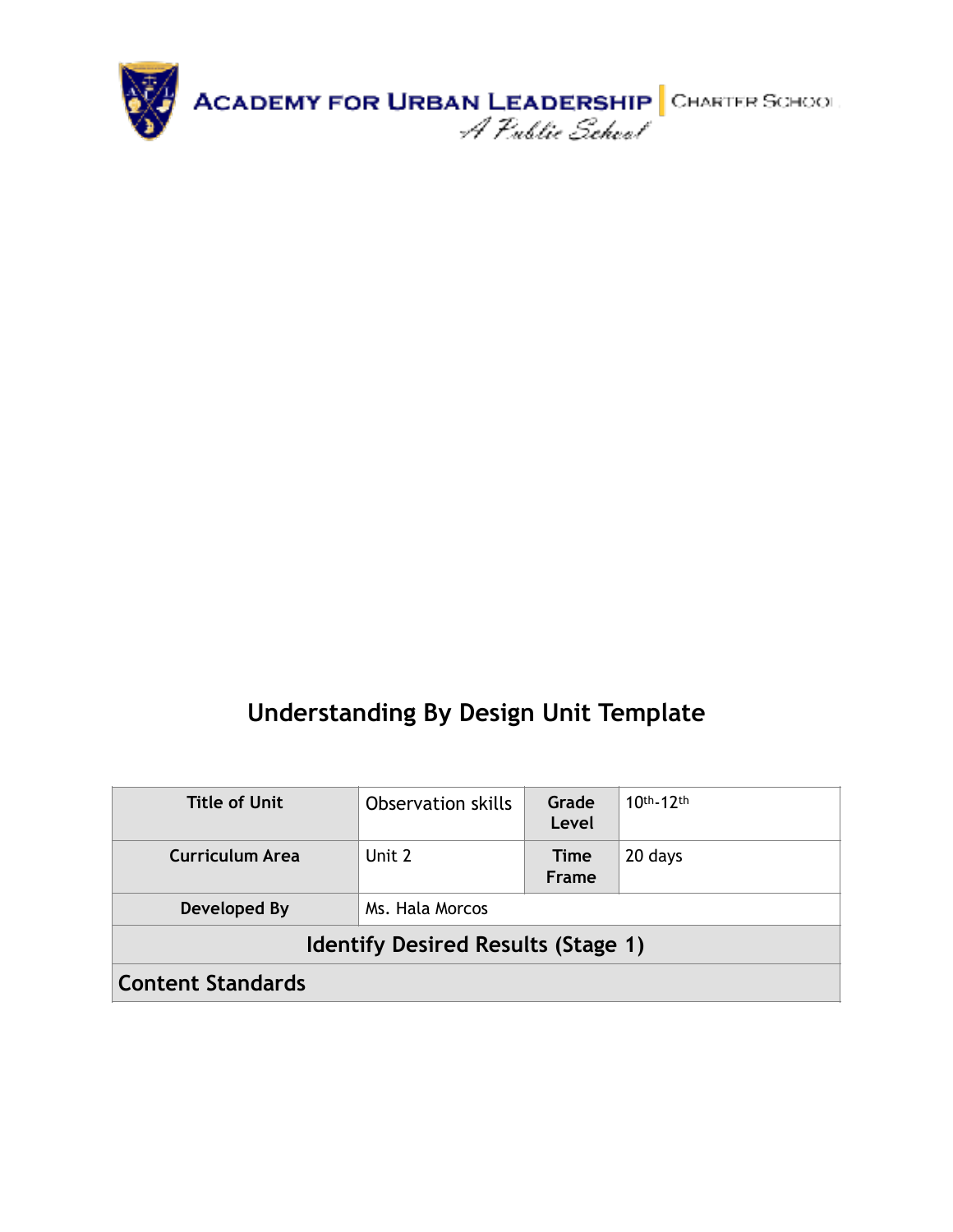

#### **CPI**

*21st Century:*

- 9.1.12.A.1-Apply critical thinking and problem-solving strategies during structured learning experiences
- 9.1.4. D.1-Use effective oral and written communication in face-to-face and online interactions and when presenting to an audience.
- 9.1.4.A.2- Evaluate available resources that can assist in solving problems
- 9.1.4.A.1-Recognize a problem and brainstorm ways to solve the problem individually or collaboratively

| <b>Understandings</b>                                                                                                                                                                                                                                                                                                         | <b>Essential Questions</b>                                                                                                            |                                                                                           |  |
|-------------------------------------------------------------------------------------------------------------------------------------------------------------------------------------------------------------------------------------------------------------------------------------------------------------------------------|---------------------------------------------------------------------------------------------------------------------------------------|-------------------------------------------------------------------------------------------|--|
| <b>Overarching Understanding</b>                                                                                                                                                                                                                                                                                              | Overarching                                                                                                                           | <b>Topical</b>                                                                            |  |
| Students will define Observations and what<br>changes occur in the brain<br>Students will describe examples of factors<br>influencing eyewitness accounts<br>Compare the reliability of eyewitness testimony<br>to what actually happened<br>Cooperatively create and perform a crime<br>scene.<br>Reconstruct a crime scene. | How evidence is<br>being present at<br>a crime scene<br>and how can it<br>be analyzed?<br>Which is the<br>order should<br>evidence be | Why is<br>eyewitness<br>testimony not<br>reliable in a<br>court of law?<br>How to analyze |  |
| <b>Related Misconceptions</b>                                                                                                                                                                                                                                                                                                 | analyzed?<br>How evidence is<br>admissible in<br>court?                                                                               | and factor some<br>of the evidence<br>from the crime<br>scenes                            |  |
| Most students will probably link forensics with<br>crime due to popular TV shows Forensic science<br>is any science used in the courts.                                                                                                                                                                                       |                                                                                                                                       |                                                                                           |  |
| Knowledge                                                                                                                                                                                                                                                                                                                     | <b>Skills</b>                                                                                                                         |                                                                                           |  |
| Students will know                                                                                                                                                                                                                                                                                                            | Students will be able to                                                                                                              |                                                                                           |  |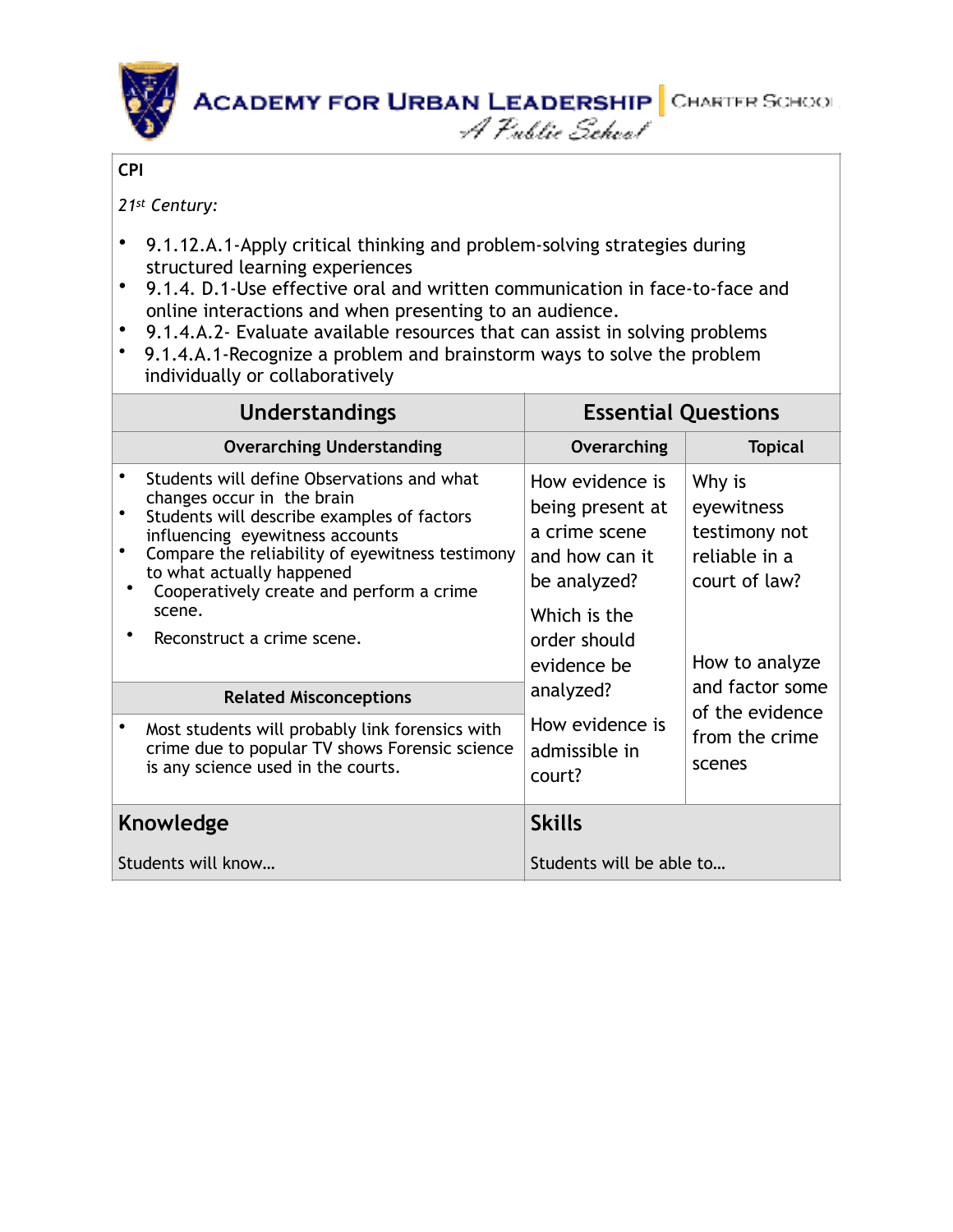| <b>ACADEMY FOR URBAN LEADERSHIP</b> CHARTER SCHOOL                 | A Public School                                                               |
|--------------------------------------------------------------------|-------------------------------------------------------------------------------|
| Types and significance of evidence in evaluating<br>a crime scene. | Research careers in forensic<br>science.                                      |
| Students will know safety within a crime<br>scene laboratory.      | Describe the development and<br>٠<br>services of a crime scene<br>laboratory. |

- Student will know class and individual characteristics of evidence
- Student will develop quality controls to examine evidence.
- Students will know the components of the crime scenes.
- Compare and contrast class and individual characteristics
- Discuss safety within a crime scene laboratory
- Students will, evaluate conclusions, weigh evidence, and recognize that arguments may not have the observation skills and make inferences through completing a lab of crime scene evaluation t.
- Observed and draw a crime scene, labeling the evidence.

### **Assessment Evidence (Stage 2)**

**Performance Task Description**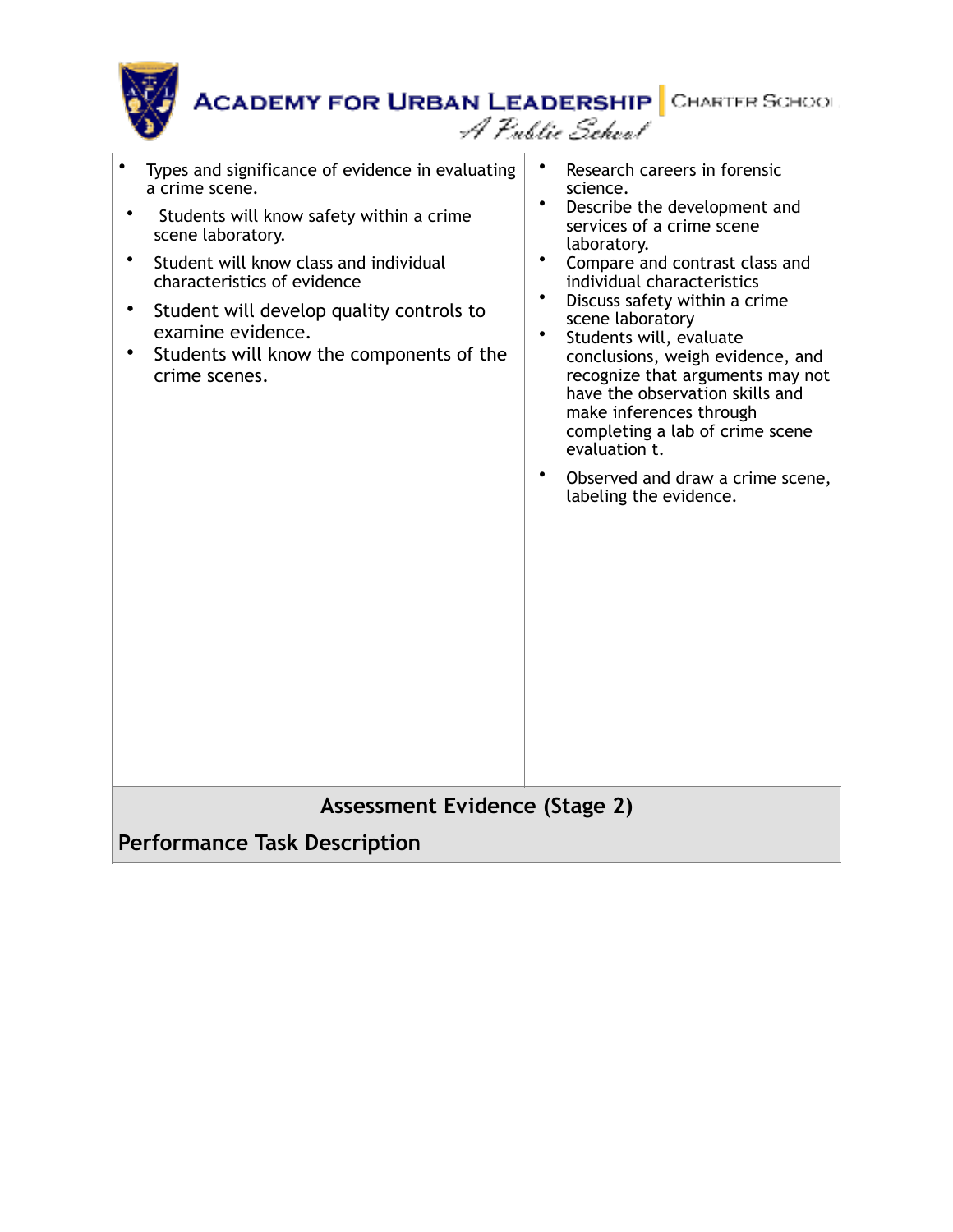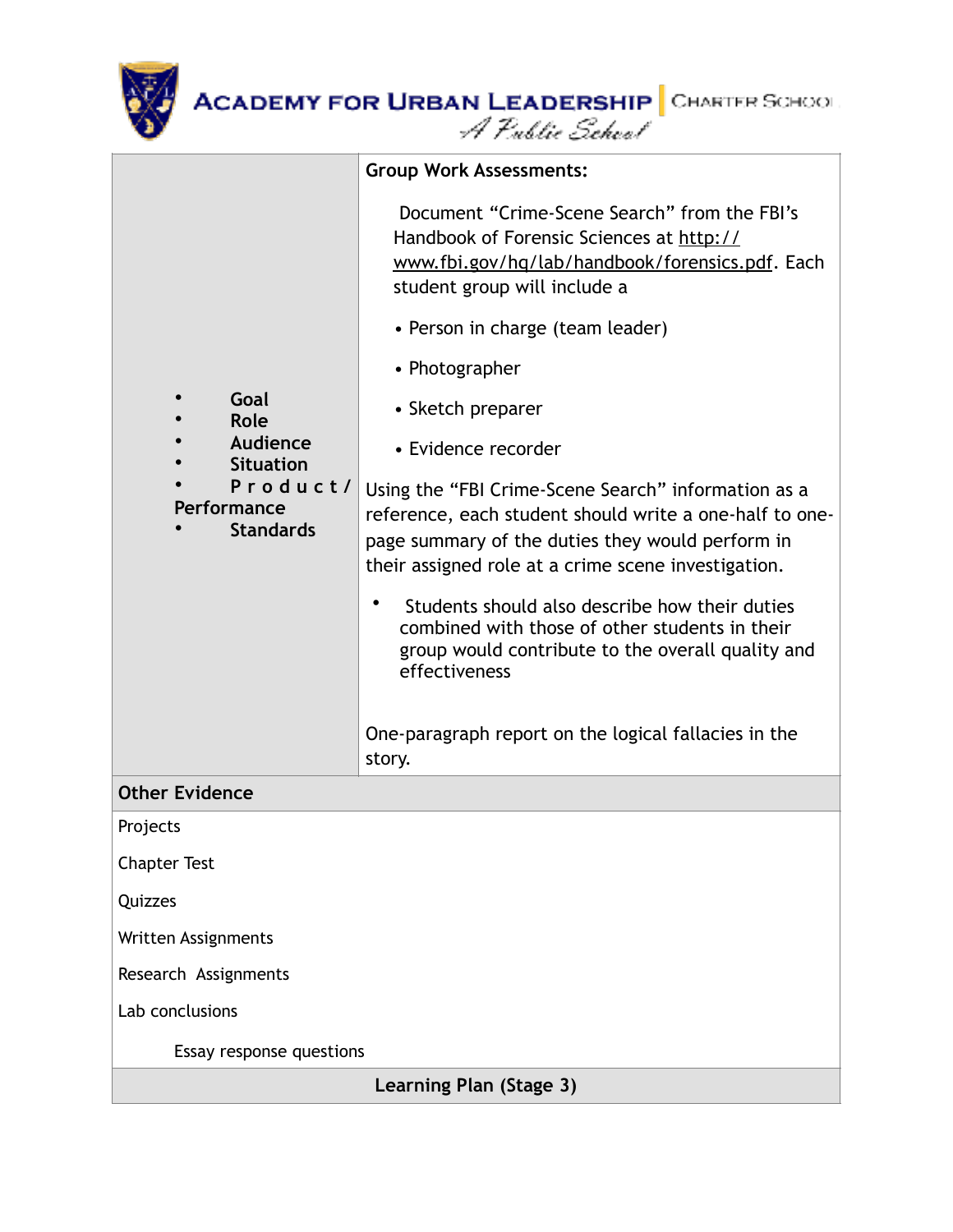A Public School



• **Where are your students headed? Where have they been? How will you make sure the students know where they are going?** 

• **How will you hook students at the beginning of the unit?** 

• **What events will help students experience and explore the big idea and questions in the unit? How will you equip them with needed skills and knowledge?** 

• **How will you cause students to reflect and rethink? How will you guide them in rehearsing, revising, and refining their work?** 

• **How will you help students to exhibit and selfevaluate their growing skills, knowledge, and understanding throughout the unit?** 

• **How will you tailor and otherwise personalize the learning plan to optimize the engagement and effectiveness of ALL students, without compromising the goals of the unit?** 

• **How will you organize and sequence the learning activities to optimize the engagement and achievement of ALL students?**

#### *Small Group Work*

- Sherlock Homeless analyzations.
- Discussion on concepts of analyzing the facts to determine the stages of the crime scene.
- 1. *Class Discussion*
- 2. Ask the teams to report back to class, list the errors the detective has committed, and, if time permits, explain why they believe he is mistaken.
- 3. Student s completion of objective based on the detective story
- 4. 1. PPT puzzle 1-3 on observations and memory recall Forensic Science Fundamentals and Investigations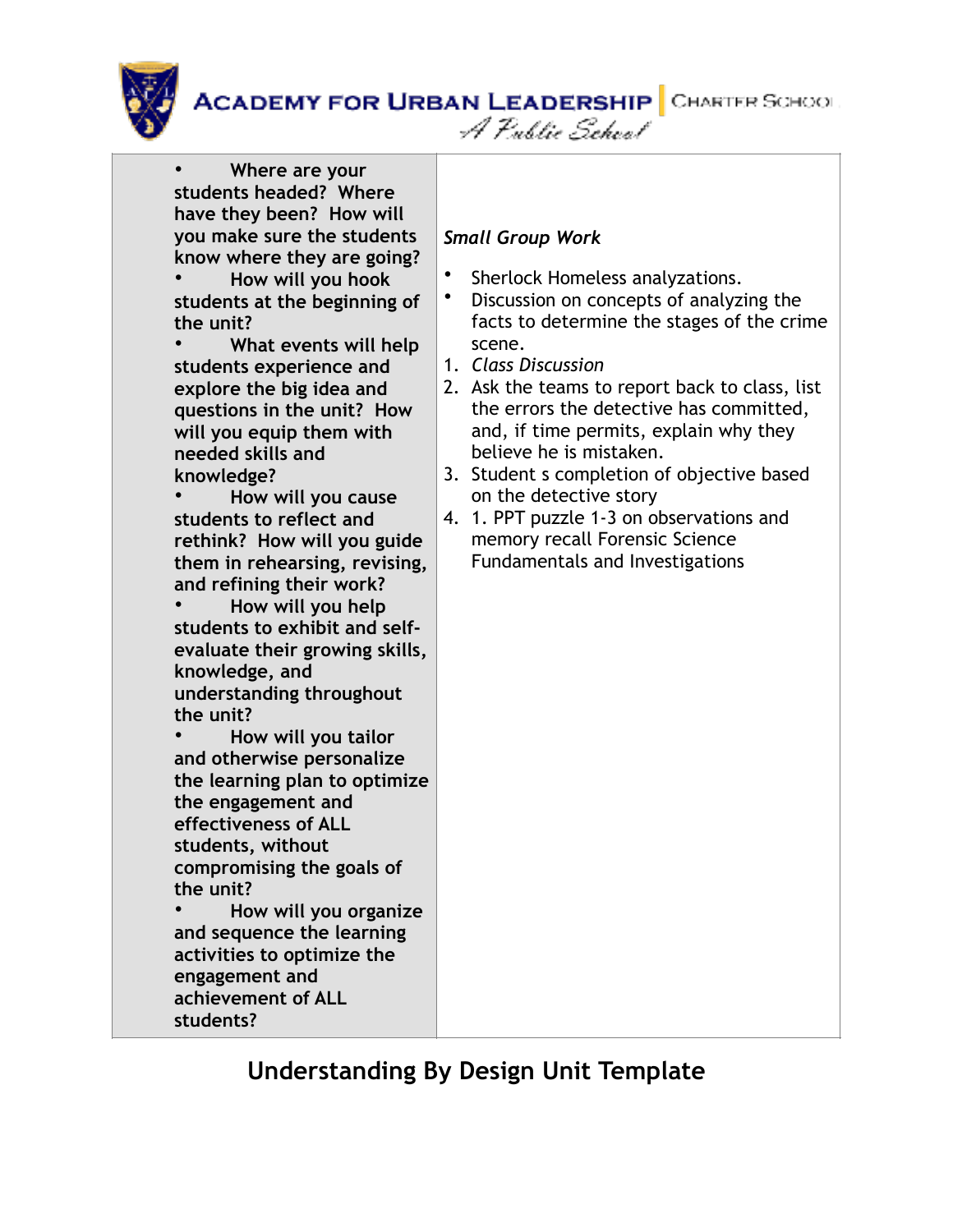

| <b>Title of Unit</b>                                                                                                                                                                                                                                                                                                                                                                                                                                                                                | <b>TYPES AND</b><br><b>PROPERTIES OF</b><br><b>PHYSICAL</b><br>EVIDENCE(Crime<br>Scene<br>Investigation and<br>Evidence<br>Collection) | <b>Grade Level</b> | 10th -12th grade |  |
|-----------------------------------------------------------------------------------------------------------------------------------------------------------------------------------------------------------------------------------------------------------------------------------------------------------------------------------------------------------------------------------------------------------------------------------------------------------------------------------------------------|----------------------------------------------------------------------------------------------------------------------------------------|--------------------|------------------|--|
| <b>Curriculum Area</b>                                                                                                                                                                                                                                                                                                                                                                                                                                                                              | Unit 3                                                                                                                                 | <b>Time Frame</b>  | 30 days          |  |
| <b>Developed By</b>                                                                                                                                                                                                                                                                                                                                                                                                                                                                                 | Ms. Hala Morcos                                                                                                                        |                    |                  |  |
|                                                                                                                                                                                                                                                                                                                                                                                                                                                                                                     | <b>Identify Desired Results (Stage 1)</b>                                                                                              |                    |                  |  |
| <b>Content Standards</b>                                                                                                                                                                                                                                                                                                                                                                                                                                                                            |                                                                                                                                        |                    |                  |  |
| 21st Century:.,<br>9.1.12.A.1-Apply critical thinking and problem-solving strategies during<br>structured learning experiences<br>9.1.4. D.1-Use effective oral and written communication in face-to-face and<br>$\bullet$<br>online interactions and when presenting to an audience.<br>$\bullet$<br>9.1.4.A.2- Evaluate available resources that can assist in solving problems<br>9.1.4.A.1-Recognize a problem and brainstorm ways to solve the problem<br>٠<br>individually or collaboratively |                                                                                                                                        |                    |                  |  |
| <b>Understandings</b><br><b>Essential Questions</b>                                                                                                                                                                                                                                                                                                                                                                                                                                                 |                                                                                                                                        |                    |                  |  |
| <b>Overarching Understanding</b>                                                                                                                                                                                                                                                                                                                                                                                                                                                                    |                                                                                                                                        | Overarching        | <b>Topical</b>   |  |
| $\bullet$<br>$\bullet$<br>Why is proper evidence collection important<br>How is trace<br>What are<br>when trying to solve a crime?<br>evidence<br>some types<br>How is evidence used to determine whether a<br>discovered<br>of physical<br>properties?<br>crime has been committed<br>at a crime<br>scene?<br>$\bullet$<br>What are                                                                                                                                                                |                                                                                                                                        |                    |                  |  |

**Related Misconceptions**

*some types of chemical* 

• *How is trace evidence*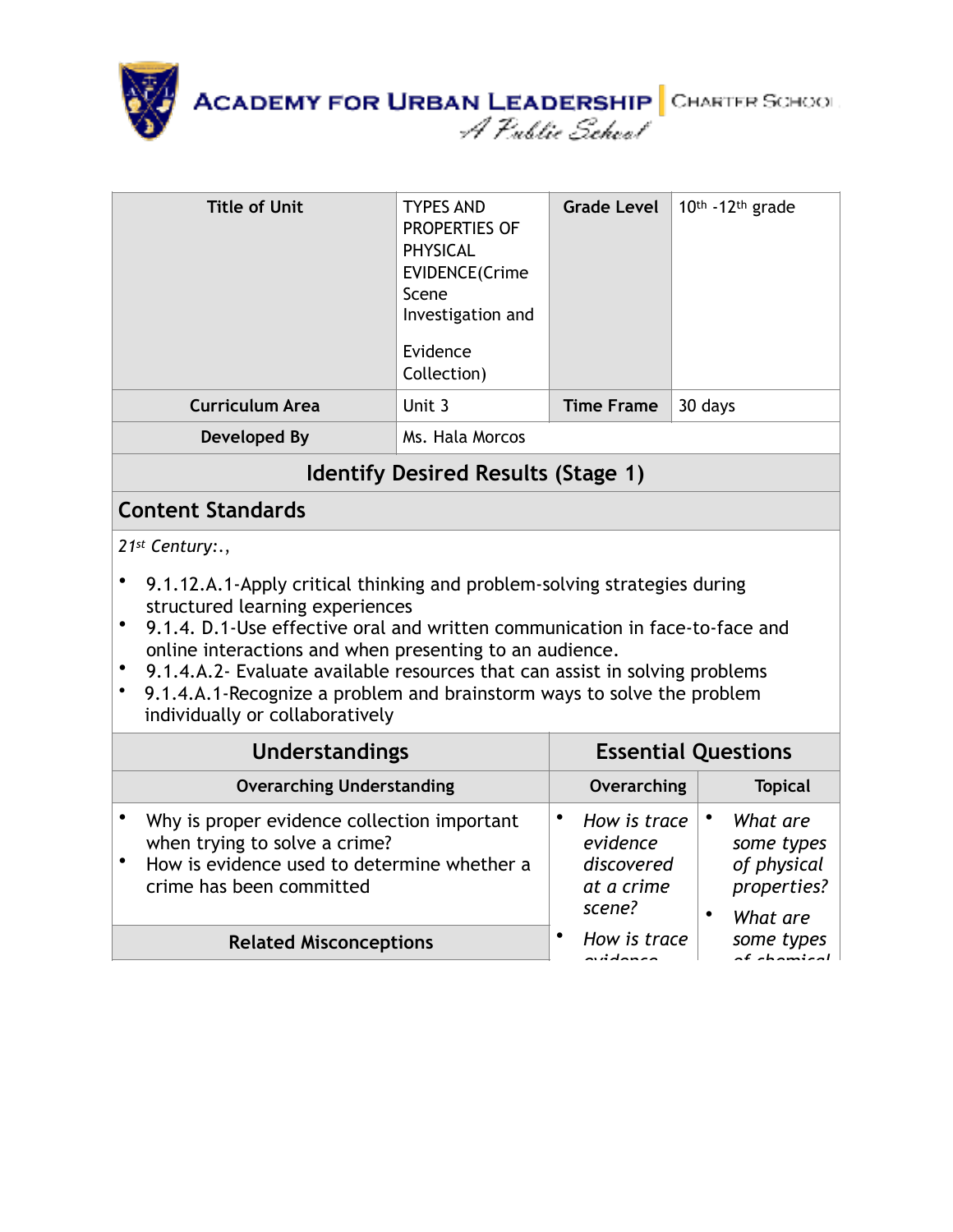| ACADEMY FOR URBAN LEADERSHIP CHARTER SCHOOL |  |
|---------------------------------------------|--|
| A Public School                             |  |

| Students may believe that all short stories<br>conform to the same format. However, some<br>genres such as detective fiction emphasize<br>plot instead of character, denouement instead<br>of climax, and present "evidence" that is as<br>available to the reader as it is to the narrator<br>or any of the characters. |                                     | <b>EVILIEIILE</b><br>analyzed?<br>Why<br>is<br>proper<br>evidence<br>collection<br>important<br>when trying<br>to solve a<br>crime?<br>How is<br>evidence<br>used to<br>determine<br>whether a<br>crime has<br>been<br>committed? | UJ CHEHHCUL<br>properties?<br>Explain the<br>procedures<br>used to<br>process a<br>crime<br>scene.     |
|--------------------------------------------------------------------------------------------------------------------------------------------------------------------------------------------------------------------------------------------------------------------------------------------------------------------------|-------------------------------------|-----------------------------------------------------------------------------------------------------------------------------------------------------------------------------------------------------------------------------------|--------------------------------------------------------------------------------------------------------|
| <b>Knowledge</b>                                                                                                                                                                                                                                                                                                         |                                     | <b>Skills</b>                                                                                                                                                                                                                     |                                                                                                        |
|                                                                                                                                                                                                                                                                                                                          |                                     |                                                                                                                                                                                                                                   |                                                                                                        |
| Students will know                                                                                                                                                                                                                                                                                                       |                                     | Students will be able to                                                                                                                                                                                                          |                                                                                                        |
| Procedures used to process a crime scene.<br>Students will know the proper way to classify and                                                                                                                                                                                                                           | $\bullet$                           | current and emerging<br>technologies on our<br>understanding of inherited<br>human characteristics.                                                                                                                               | Discuss and assess the impact of                                                                       |
| process evidence<br>Be able to secure a crime scene                                                                                                                                                                                                                                                                      | $\bullet$                           | crime scene.                                                                                                                                                                                                                      | Describe the various features of<br>human hair, as part of research<br>how critical this evidence in a |
|                                                                                                                                                                                                                                                                                                                          | $\bullet$                           | Compare and contrast animal<br>hair and human hair.                                                                                                                                                                               |                                                                                                        |
| search a crime scene                                                                                                                                                                                                                                                                                                     | $\bullet$                           | various types of fibers.                                                                                                                                                                                                          | Describe the characteristics of                                                                        |
| Collect evidence and retain the "chain of<br>evidence"                                                                                                                                                                                                                                                                   | $\bullet$<br>$\bullet$<br>$\bullet$ | Sketch and label the various<br>parts of a hair<br>process a crime scene.<br>Students will explain the<br>process way to classify and                                                                                             | Explain the procedure used to                                                                          |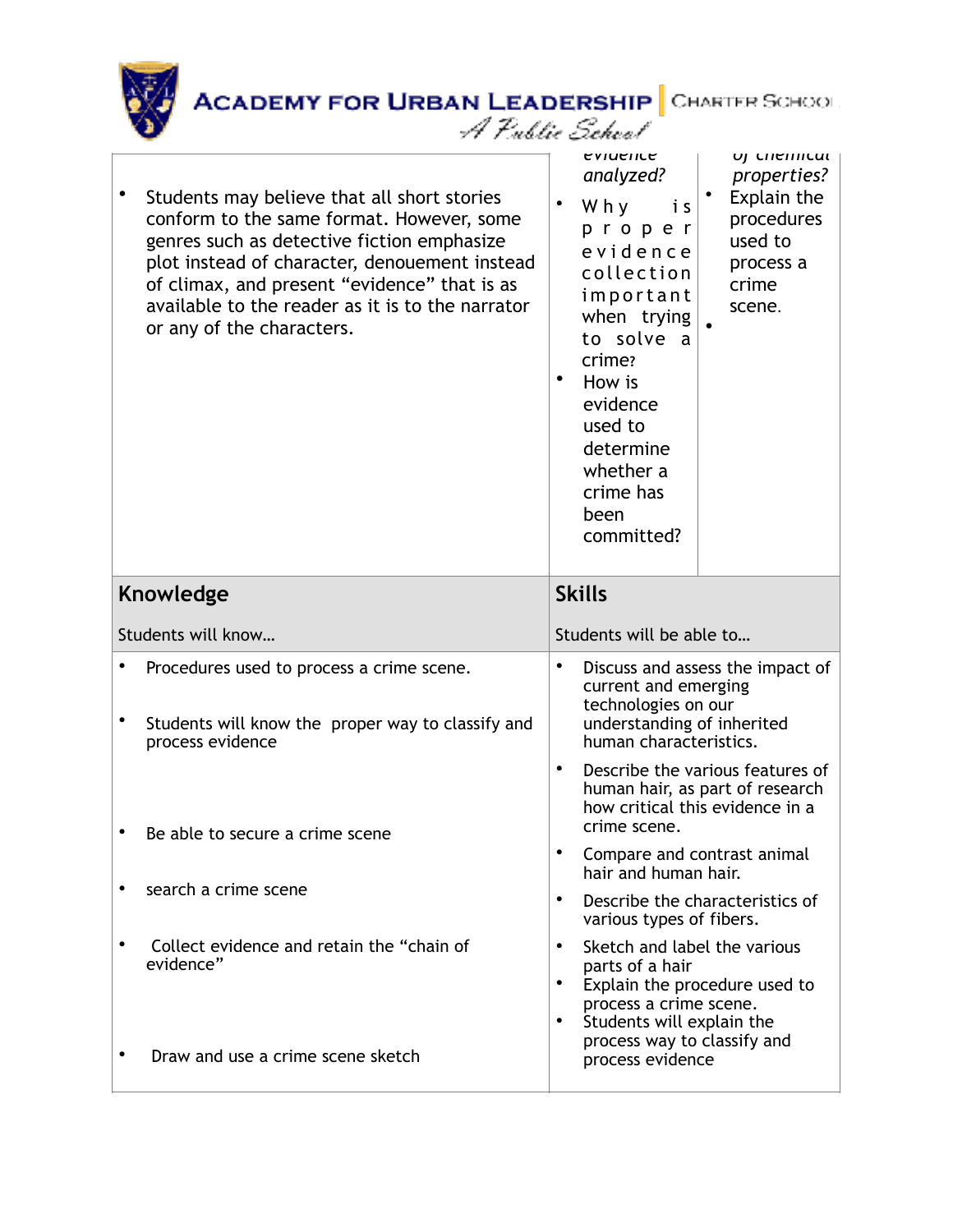**ACADEMY FOR URBAN LEADERSHIP** CHARTER SCHOOL<br>*A Public School* 

#### **Assessment Evidence (Stage 2)**

#### **Performance Task Description**

#### **Other Evidence**

- Student reports on the objectives using logical fallacies can be extended to include *all* the errors they find.
- Tests
- Quizzes
- Discussion of objective
- Card calling

Written Assignments

Lab conclusions

Deductive reasoning

Solve famous cases

Open Essay response questions

**Learning Plan (Stage 3)**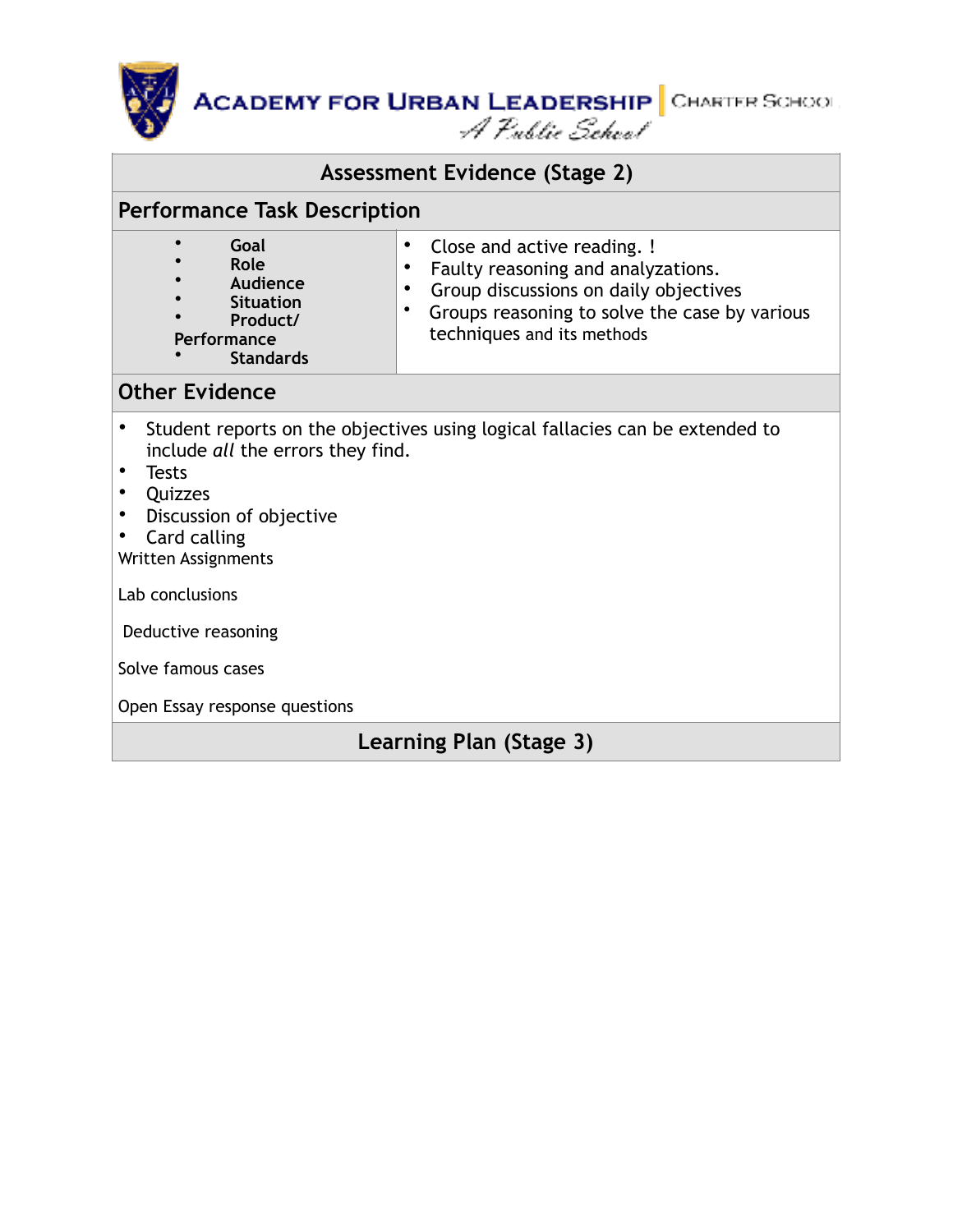A Public School



• **Where are your students headed? Where have they been? How will you make sure the students know where they are going?** 

• **How will you hook students at the beginning of the unit?** 

• **What events will help students experience and explore the big idea and questions in the unit? How will you equip them with needed skills and knowledge?** 

• **How will you cause students to reflect and rethink? How will you guide them in rehearsing, revising, and refining their work?** 

• **How will you help students to exhibit and self-evaluate their growing skills, knowledge, and understanding throughout the unit?** 

• **How will you tailor and otherwise personalize the learning plan to optimize the engagement and effectiveness of ALL students, without compromising the goals of the unit?** 

• **How will you organize and sequence the learning activities to optimize the engagement and achievement of ALL students?**

- class discussion on class objectives:
- Crime scene investigation project.
- Hands-on lab activities and cooperative group work such as:
	-
- • Create a crime scene for students to process; (indoor and/or outdoor) including take
- notes/description of scene, search/ locate evidence, evidence marking, measurements, drawings,
- Photography, sketches 2.
- Lockard principal Lab 2-1 : Forensic Science Fundamentals and Investigations
- Crime scene investigation lab 2-2: Forensic Science Fundamentals and Investigations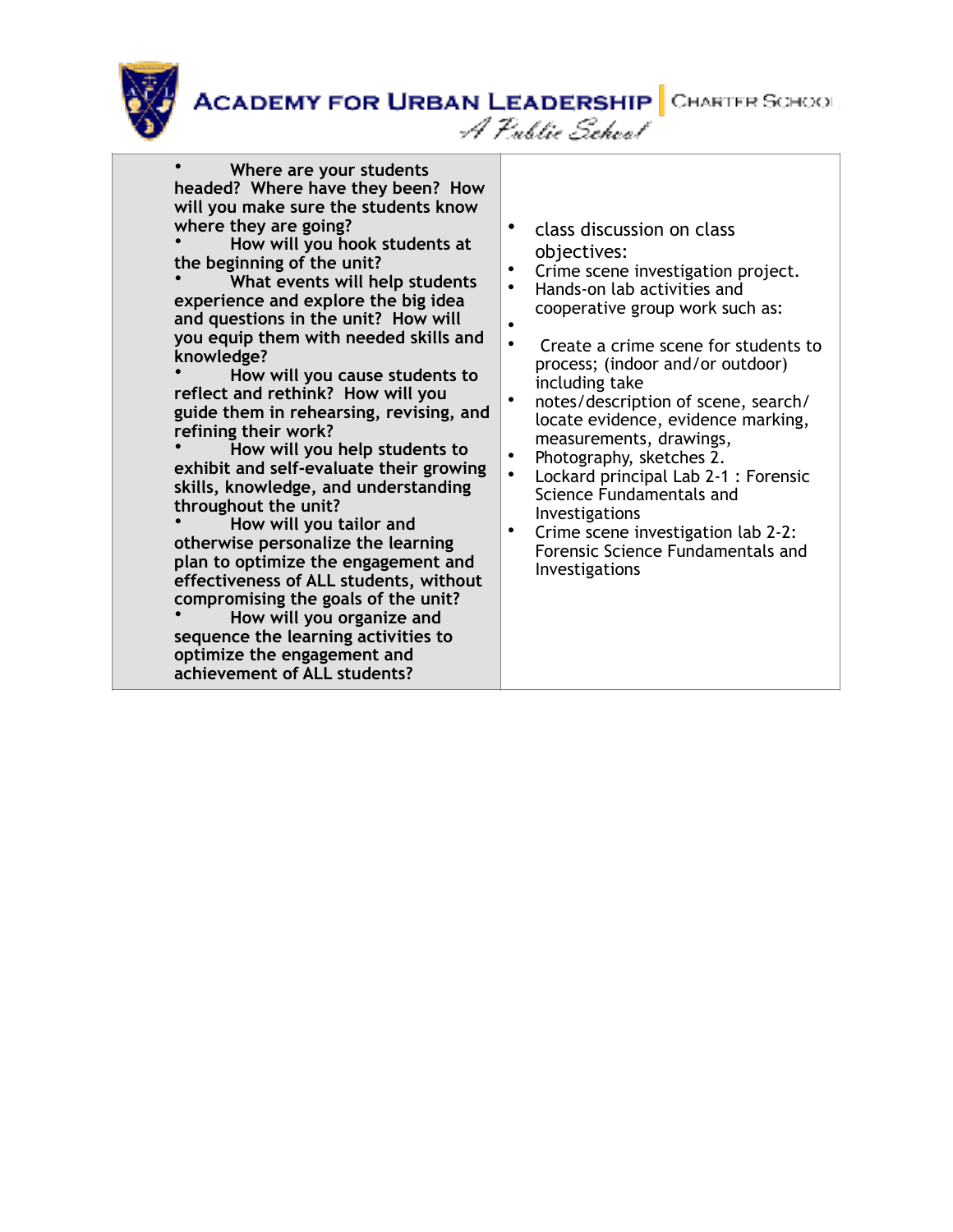

| <b>Title of Unit</b>                                                                                                                                                                                                                                                                                                                                                                                                                                                                                          | <b>Grade Level</b><br><b>Trace</b><br>evidence-:<br>Fingerprints:<br>Prints, Tracks<br>and Tool marks, |  | 10TH-12TH Grade            |  |  |  |
|---------------------------------------------------------------------------------------------------------------------------------------------------------------------------------------------------------------------------------------------------------------------------------------------------------------------------------------------------------------------------------------------------------------------------------------------------------------------------------------------------------------|--------------------------------------------------------------------------------------------------------|--|----------------------------|--|--|--|
| <b>Curriculum Area</b>                                                                                                                                                                                                                                                                                                                                                                                                                                                                                        | Unit 4<br><b>Time Frame</b><br>60 days                                                                 |  |                            |  |  |  |
| Developed By                                                                                                                                                                                                                                                                                                                                                                                                                                                                                                  | Ms. Hala Morcos                                                                                        |  |                            |  |  |  |
| <b>Identify Desired Results (Stage 1)</b>                                                                                                                                                                                                                                                                                                                                                                                                                                                                     |                                                                                                        |  |                            |  |  |  |
| <b>Content Standards</b>                                                                                                                                                                                                                                                                                                                                                                                                                                                                                      |                                                                                                        |  |                            |  |  |  |
| 21 <sup>st</sup> Century:<br>$\bullet$<br>9.1.12.A.1-Apply critical thinking and problem-solving strategies during<br>structured learning experiences<br>9.1.4. D.1-Use effective oral and written communication in face-to-face and<br>$\bullet$<br>online interactions and when presenting to an audience.<br>9.1.4.A.2- Evaluate available resources that can assist in solving problems<br>9.1.4.A.1-Recognize a problem and brainstorm ways to solve the problem<br>٠<br>individually or collaboratively |                                                                                                        |  |                            |  |  |  |
| Understandings                                                                                                                                                                                                                                                                                                                                                                                                                                                                                                |                                                                                                        |  | <b>Essential Questions</b> |  |  |  |
| <b>Overarching Understanding</b><br>Overarching<br><b>Topical</b>                                                                                                                                                                                                                                                                                                                                                                                                                                             |                                                                                                        |  |                            |  |  |  |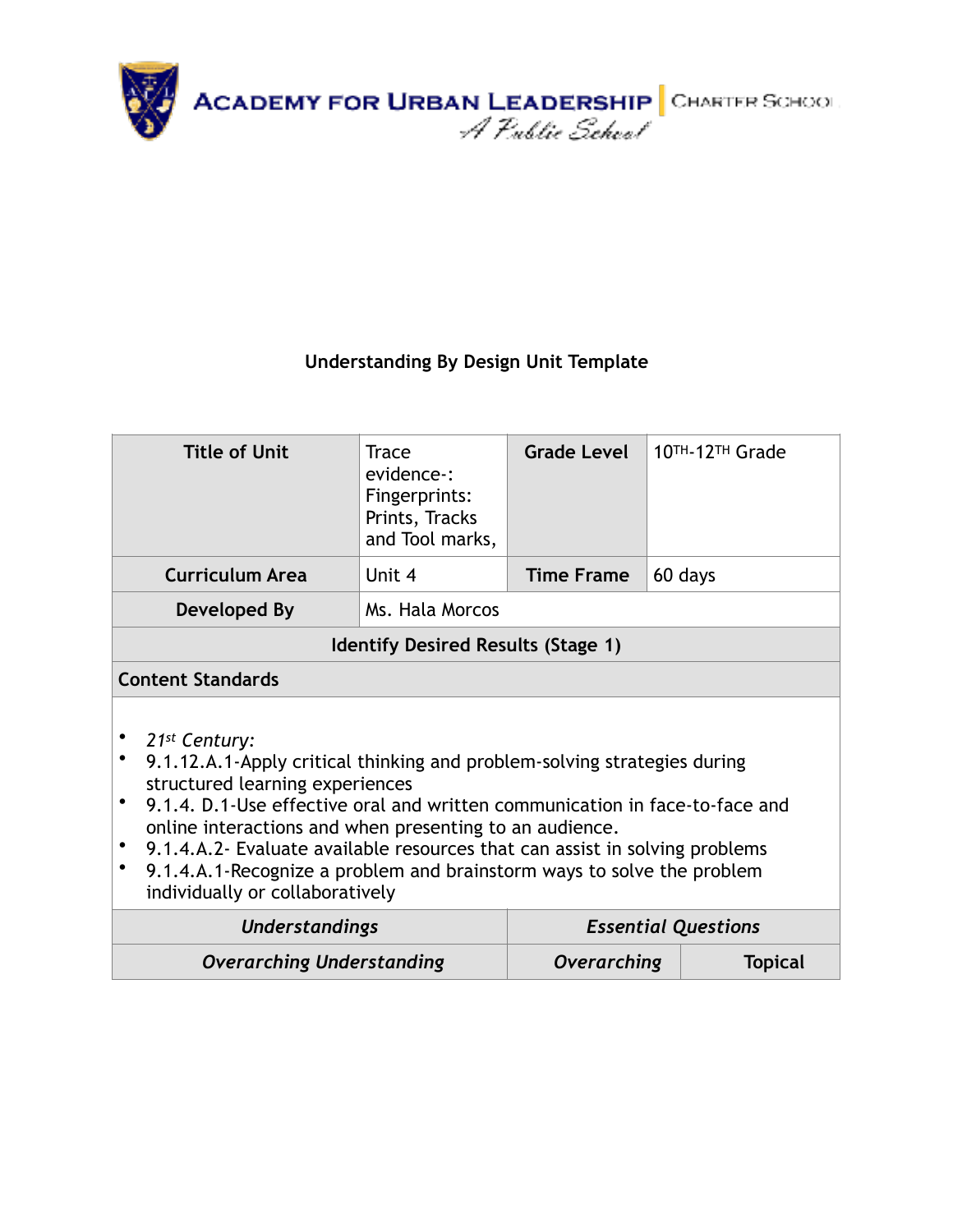| $\bullet$<br>Describe the history of fingerprinting.<br>Explain the three principles of<br>fingerprinting.<br>$\bullet$<br>Describe and give examples of the primary<br>classification of fingerprints.<br>Compare and contrast the methods of<br>fingerprinting.<br>Label various characteristics of fingerprints.<br>$\bullet$<br>Determine different types of tool-marks and<br>identify the tool that made the marks.<br>Evaluate types of tire and foot tracks as<br>evidence to solve a crime.<br>Evaluate the DNA used to help solve crimes, and<br>determine the suspect.<br><b>Related Misconceptions</b><br>Students will compare how the DNA with a<br>database are important in both convicting<br>and exonerating suspects<br>Students will think all finger print will<br>have the same pattern or common traces.<br>Students will think all hair follicle:<br>cuticle, cortex, medulla, cortical fusi,<br>are identical based on evidence | $\bullet$<br>How are<br>Why we are<br>using tool<br>fingerprints<br>collected?<br>and what<br>marks it is<br>$\bullet$<br>What are the<br>used for?<br>distinguishing<br>features of<br>How can we<br>fingerprints?<br>identify the<br>How can<br>lip<br>٠<br>shoeprints and<br>impressions?<br>other<br>$\bullet$<br>How to<br>impressions<br>determine<br>found at a<br>the five<br>crime scene be<br>common<br>useful?<br>patterns of<br>foot prints?<br>$\bullet$<br>How can<br>investigators<br>use hair<br>How to<br>evidence to<br>analyze the<br>help solve a<br>parts of hair<br>crime?<br>structure?<br>What are the<br>$\bullet$<br>٠<br>How can you<br>distinguishable<br>differentiate<br>properties of<br>between<br>fibers?<br>animal hair<br>and human<br>٠<br>What is the<br>hair?<br>difference<br>How is DNA used<br>to help solve<br>between warp<br>crimes<br>and weft in<br>fabric samples<br>Why can we use<br>DNA to exonerate<br>or convict suspect |
|----------------------------------------------------------------------------------------------------------------------------------------------------------------------------------------------------------------------------------------------------------------------------------------------------------------------------------------------------------------------------------------------------------------------------------------------------------------------------------------------------------------------------------------------------------------------------------------------------------------------------------------------------------------------------------------------------------------------------------------------------------------------------------------------------------------------------------------------------------------------------------------------------------------------------------------------------------|------------------------------------------------------------------------------------------------------------------------------------------------------------------------------------------------------------------------------------------------------------------------------------------------------------------------------------------------------------------------------------------------------------------------------------------------------------------------------------------------------------------------------------------------------------------------------------------------------------------------------------------------------------------------------------------------------------------------------------------------------------------------------------------------------------------------------------------------------------------------------------------------------------------------------------------------------------------------------|
| Knowledge                                                                                                                                                                                                                                                                                                                                                                                                                                                                                                                                                                                                                                                                                                                                                                                                                                                                                                                                                | <b>Skills</b>                                                                                                                                                                                                                                                                                                                                                                                                                                                                                                                                                                                                                                                                                                                                                                                                                                                                                                                                                                |
| Students will know                                                                                                                                                                                                                                                                                                                                                                                                                                                                                                                                                                                                                                                                                                                                                                                                                                                                                                                                       | Students will be able to                                                                                                                                                                                                                                                                                                                                                                                                                                                                                                                                                                                                                                                                                                                                                                                                                                                                                                                                                     |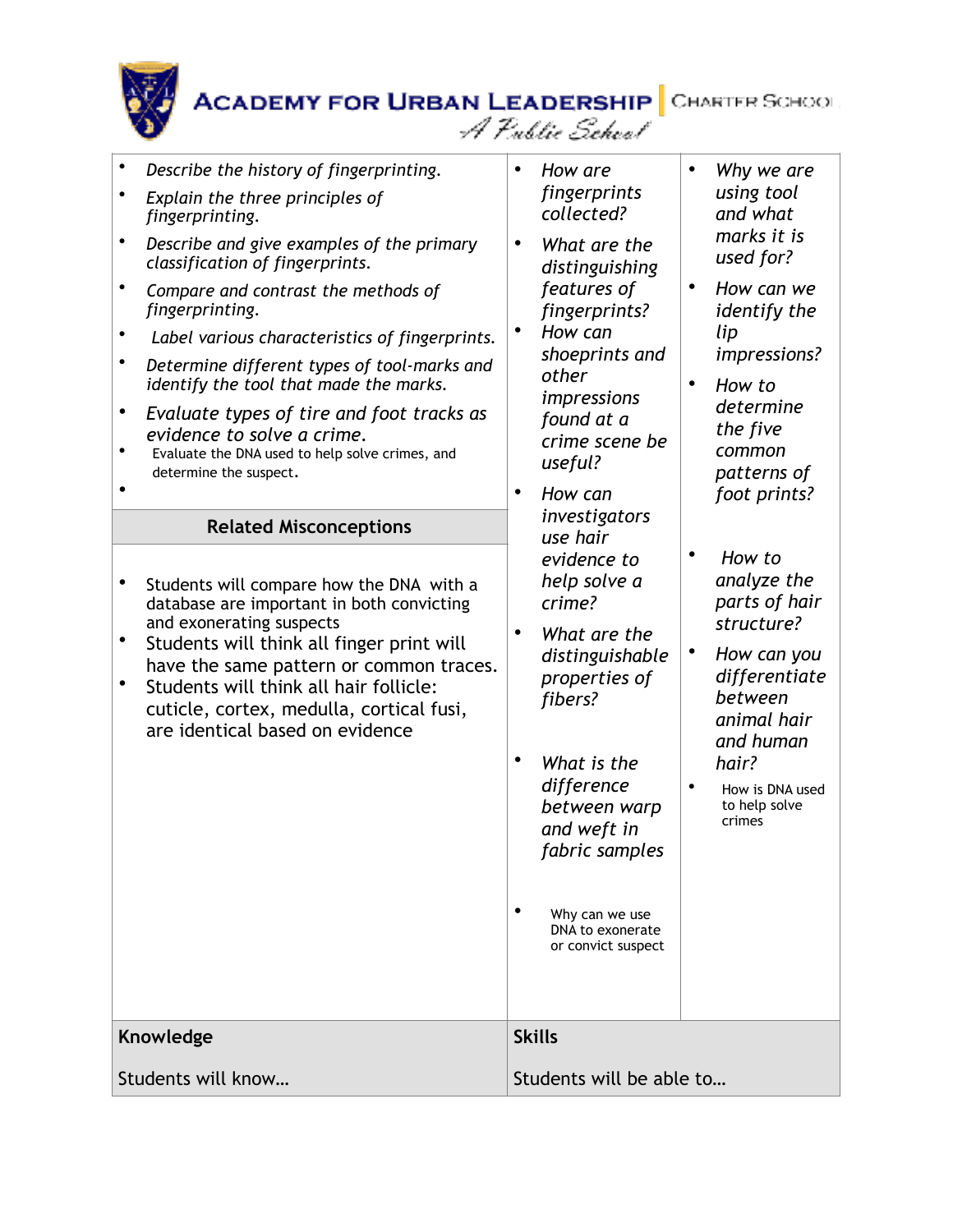

| Understand the morphology of a foot<br>print: cuticle, cortex, medulla, cortical<br>fusi, ovoid bodies, root, follicle, pigment<br>granules, follicular<br>Differentiate between human versus<br>animal hair samples<br>Demonstrate the proper procedures in<br>collecting and analyzing trace evidence<br>Students will be able to know the difference<br>between animal hair and human hair.<br>Describe the characteristics of various types<br>of fibers.<br>Sketch and label the various parts of a<br>foot print<br>Determine the multiple steps in producing a<br>DNA fingerprint | $\bullet$<br>٠<br>$\bullet$ | Compare hair samples using a<br>collection of controls<br>Compare synthetic versus natural<br>fibers<br>Test methods used for foot print<br>identification<br>Discuss and assess the impact of<br>current and emerging technologies on<br>our understanding of inherited<br>human characteristics.<br>Describe the various features of<br>human hair.<br>Solve a crime scene using the foot<br>print identification<br>Compare and contrast between<br>human hair vs. human hair |
|------------------------------------------------------------------------------------------------------------------------------------------------------------------------------------------------------------------------------------------------------------------------------------------------------------------------------------------------------------------------------------------------------------------------------------------------------------------------------------------------------------------------------------------------------------------------------------------|-----------------------------|----------------------------------------------------------------------------------------------------------------------------------------------------------------------------------------------------------------------------------------------------------------------------------------------------------------------------------------------------------------------------------------------------------------------------------------------------------------------------------|
| Assessment Evidence (Stage 2)                                                                                                                                                                                                                                                                                                                                                                                                                                                                                                                                                            |                             |                                                                                                                                                                                                                                                                                                                                                                                                                                                                                  |
| <b>Performance Task Description</b>                                                                                                                                                                                                                                                                                                                                                                                                                                                                                                                                                      |                             |                                                                                                                                                                                                                                                                                                                                                                                                                                                                                  |
|                                                                                                                                                                                                                                                                                                                                                                                                                                                                                                                                                                                          |                             |                                                                                                                                                                                                                                                                                                                                                                                                                                                                                  |

|        |  | One-paragraph report on the logical fallacies in the |
|--------|--|------------------------------------------------------|
| story. |  |                                                      |

the height and weight of the suspect

- **Goal**
- **Role**
- **Audience**
- **Situation**
- **Product/ Performance**
- **Standards**
- Collect samples between foot print to determine
- Write a report on various evidence can help to quit or evict a suspect, using a story or head line article that was been investigated – using Amanda Knox case of Murder as an idea

**Other Evidence**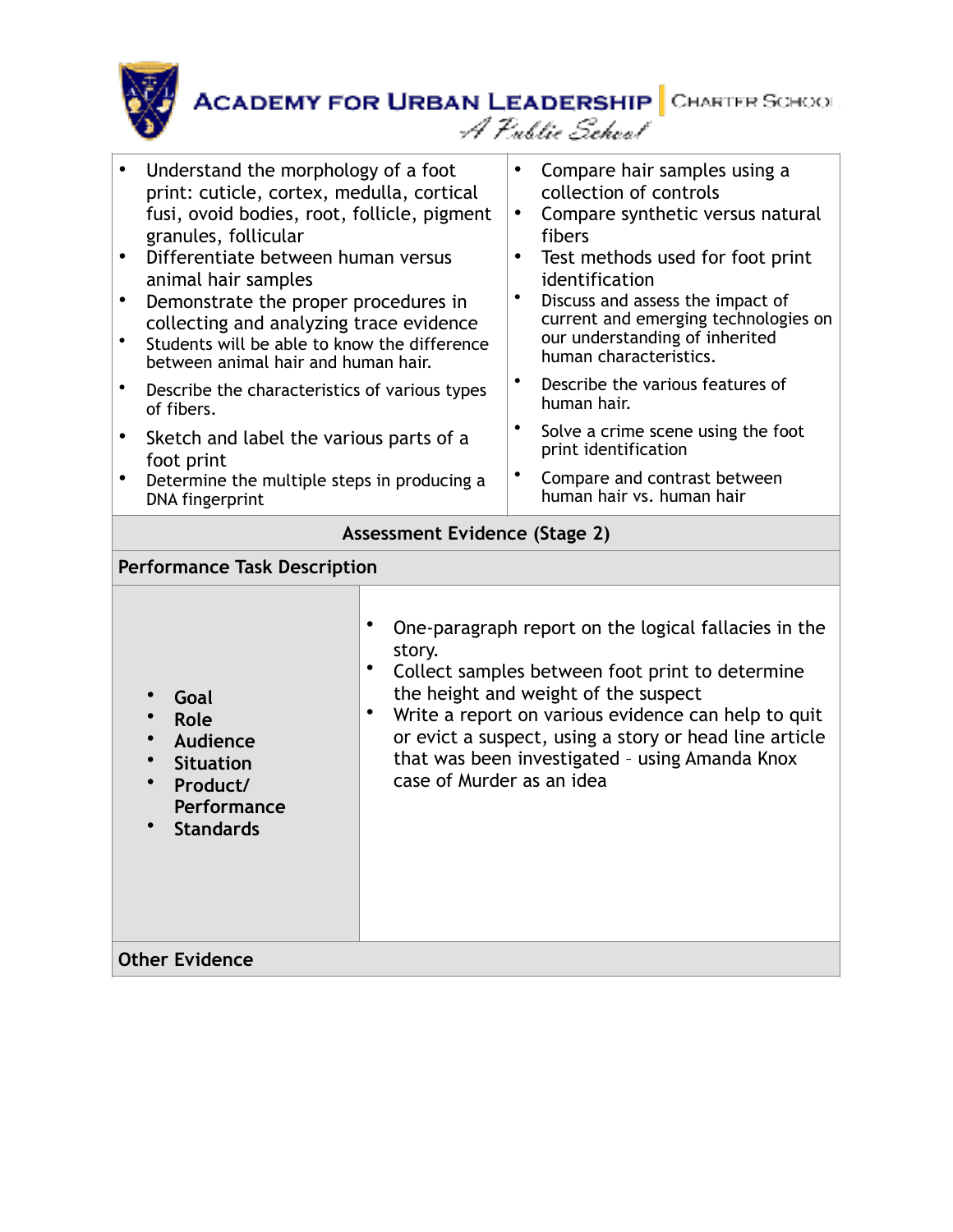

- Tests
- Quizzes
- Discussion of objective
- Card calling
- Hands-on lab activities and cooperative group work such as:
- Famous Case Study to research such as: The Green River Killer (Gary Rideway<br>• I links to several simulations of DNA fingerprinting of varving levels of
- . Links to several simulations of DNA fingerprinting of varying levels of complexity can be found at *Visible Proofs: Forensic Views of the Body* (http:// www.nlm.nih.gov/visibleproofs/resources/weblinks.html).
- A list of individuals who have been cleared of criminal wrongdoing on the basis of DNA evidence can be found at NOVA (http://www.pbs.org/wgbh/nova/ sheppard/cleared.html).

**Learning Plan (Stage 3)**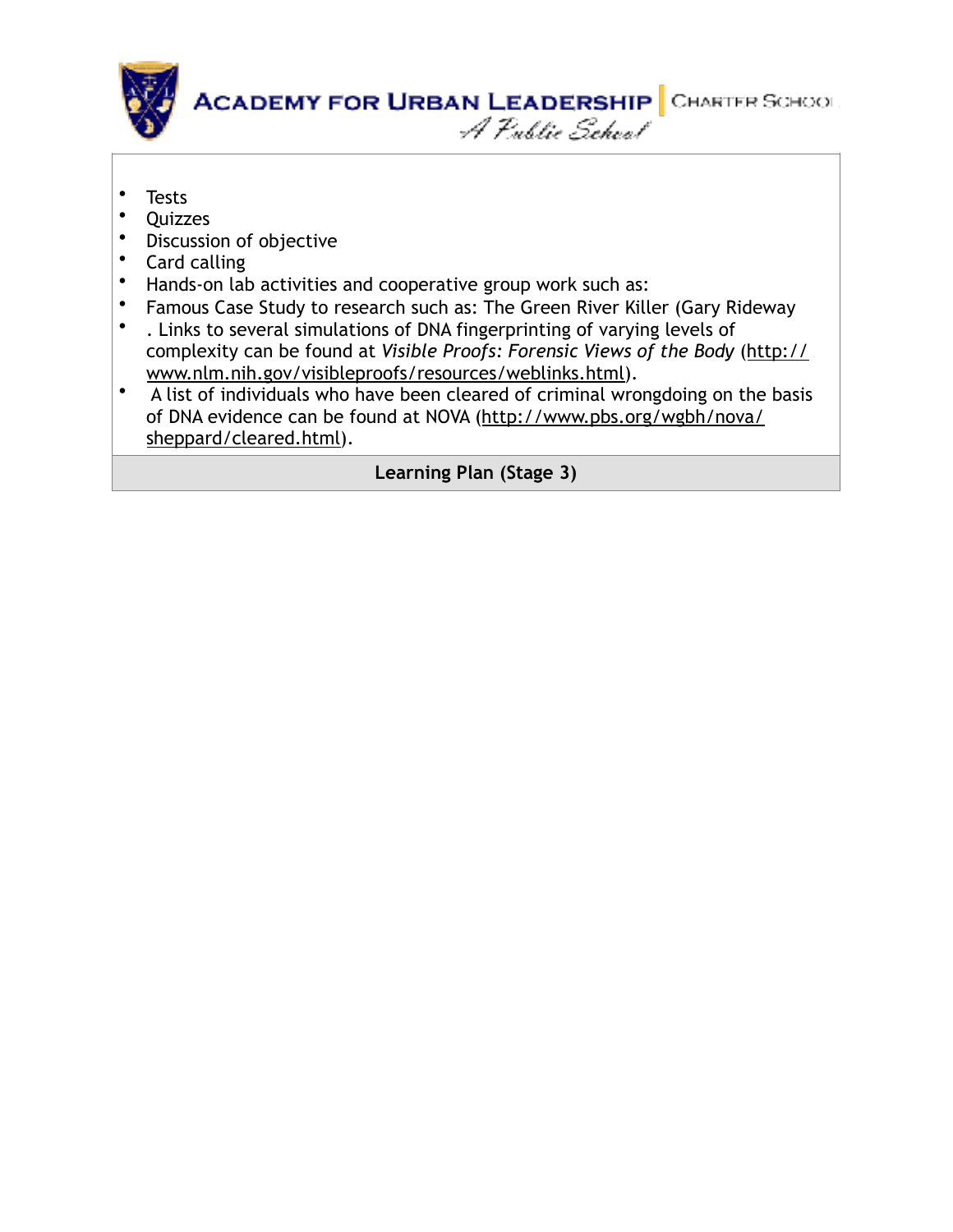

A Public School

- **Where are your students headed? Where have they been? How will you make sure the students know where they are going?**
- **How will you hook students at the beginning of the unit?**
- **What events will help students experience and explore the big idea and questions in the unit? How will you equip them with needed skills and knowledge?**
- **How will you cause students to reflect and rethink? How will you guide them in rehearsing, revising, and refining their work?**
- **How will you help students to exhibit and self-evaluate their growing skills, knowledge, and understanding throughout the unit?**
- **How will you tailor and otherwise personalize the learning plan to optimize the engagement and effectiveness of ALL students, without compromising the goals of the unit?**
- **How will you organize and sequence the learning activities to optimize the engagement and achievement of ALL students?**
- Crime Scene investigation, students have the option of collecting several different types of evidence.
- Use measurements, as an observation tools to determine the footprint evidence allows students to estimate the height of the perpetrator and should reflect the actual stride of the guilty teacher.
- Body temperature Activity to determine the crime.
- Guilty Teacher Activity: Analyze the guilty teacher's classroom because students will use the length of passing time and average stride to determine the radius the perpetrator could have traveled without drawing attention by running.
- Students will create and use forensic science to investigate a staged murder
- Identify the characteristics of DNA that is most useful in forensic comparisons.
- Demonstrate procedures used by the forensic scientist when processing DNA evidence.
- Explain the importance of DNA databases available to forensic scientists

| and Trial | <b>Title of Unit</b> | <b>Blood Analysis</b> |  | Grade Level $10th-12th$ grade |
|-----------|----------------------|-----------------------|--|-------------------------------|
|-----------|----------------------|-----------------------|--|-------------------------------|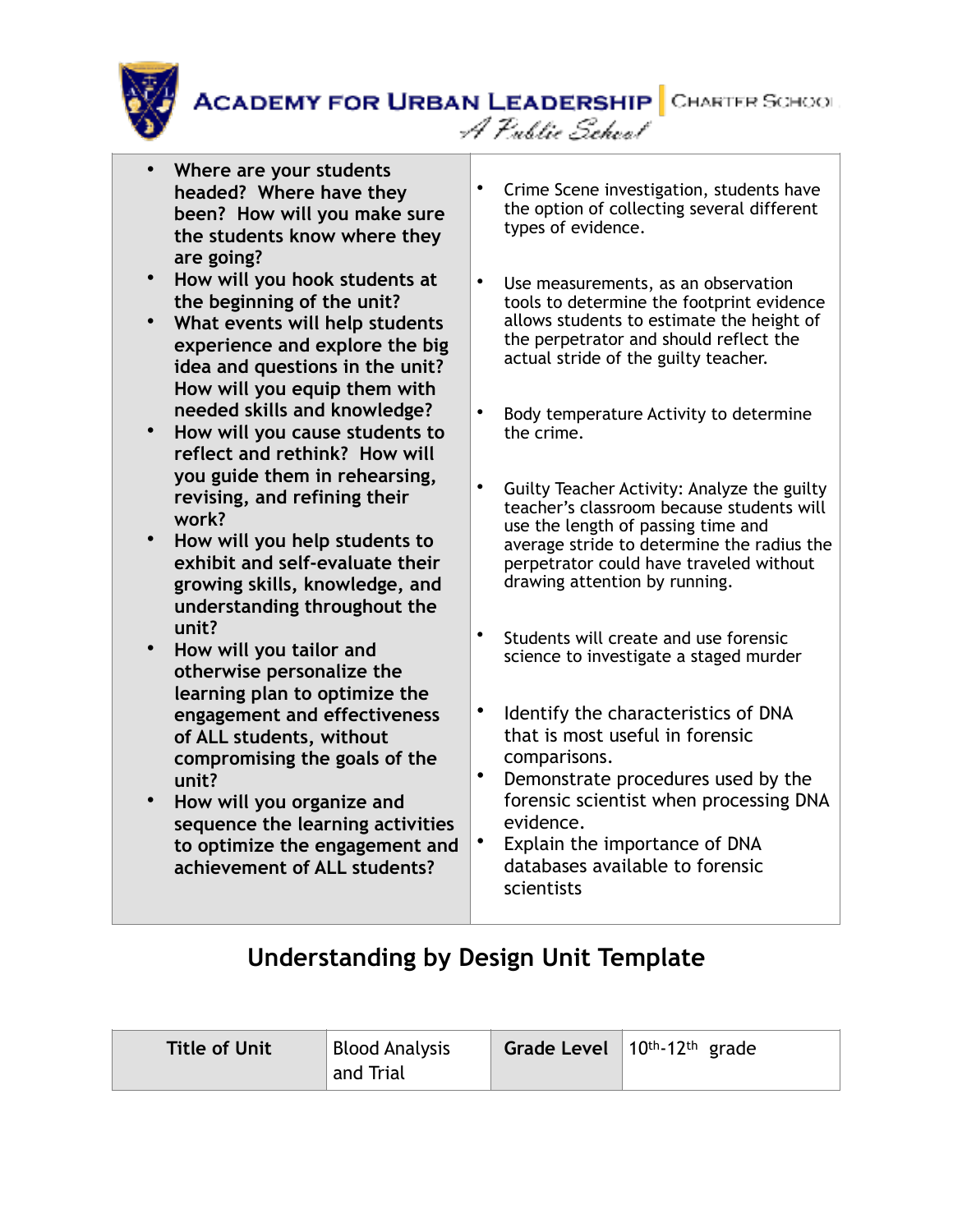| <b>Curriculum Area</b>                                                                                                                                                                                                                                                                                                                                                                                                                                                                                                                                                                                                                              | Unit 5<br><b>Time Frame</b><br>30 days |                        |                                                                                                                                                          |  |                                     |                                                                                                                                                                                                   |
|-----------------------------------------------------------------------------------------------------------------------------------------------------------------------------------------------------------------------------------------------------------------------------------------------------------------------------------------------------------------------------------------------------------------------------------------------------------------------------------------------------------------------------------------------------------------------------------------------------------------------------------------------------|----------------------------------------|------------------------|----------------------------------------------------------------------------------------------------------------------------------------------------------|--|-------------------------------------|---------------------------------------------------------------------------------------------------------------------------------------------------------------------------------------------------|
| <b>Developed By</b>                                                                                                                                                                                                                                                                                                                                                                                                                                                                                                                                                                                                                                 | Ms. Hala Morcos                        |                        |                                                                                                                                                          |  |                                     |                                                                                                                                                                                                   |
| <b>Identify Desired Results (Stage 1)</b>                                                                                                                                                                                                                                                                                                                                                                                                                                                                                                                                                                                                           |                                        |                        |                                                                                                                                                          |  |                                     |                                                                                                                                                                                                   |
| <b>Content Standards</b>                                                                                                                                                                                                                                                                                                                                                                                                                                                                                                                                                                                                                            |                                        |                        |                                                                                                                                                          |  |                                     |                                                                                                                                                                                                   |
| ٠<br>21st Century:<br>$\bullet$<br>9.1.12.A.1-Apply critical thinking and problem-solving strategies during<br>structured learning experiences<br>9.1.4. D.1-Use effective oral and written communication in face-to-face and<br>$\bullet$<br>online interactions and when presenting to an audience.<br>9.1.4.A.2- Evaluate available resources that can assist in solving problems<br>٠<br>9.1.4.A.1-Recognize a problem and brainstorm ways to solve the problem<br>individually or collaboratively                                                                                                                                              |                                        |                        |                                                                                                                                                          |  |                                     |                                                                                                                                                                                                   |
| <b>Understandings</b>                                                                                                                                                                                                                                                                                                                                                                                                                                                                                                                                                                                                                               |                                        |                        |                                                                                                                                                          |  |                                     | <b>Essential Questions</b>                                                                                                                                                                        |
| <b>Overarching Understanding</b>                                                                                                                                                                                                                                                                                                                                                                                                                                                                                                                                                                                                                    |                                        |                        | Overarching                                                                                                                                              |  |                                     | <b>Topical</b>                                                                                                                                                                                    |
| $\bullet$<br>Investigate and assign the appropriate<br>roles for scientific technology and<br>human judgment in bringing criminal<br>charges against a defendant?<br>Compare between the four major blood<br>types?<br><b>Related Misconceptions</b><br>Students should understand that crime<br>٠<br>scene investigations of this type usually<br>require a team of forensic scientists<br>who perform a majority of their work in<br>laboratories because different<br>disciplines of science are required:<br>often a single investigator lacks the<br>necessary educational background and<br>expertise to conduct the entire<br>investigation. |                                        | $\bullet$<br>$\bullet$ | How can blood<br>splatter<br>information be<br>used as<br>evidence?<br>What<br>information can<br>be concluded<br>from analyzing<br>a blood<br>splatter? |  | $\bullet$<br>$\bullet$<br>$\bullet$ | Distinguish the<br>three types of<br>blood cells?<br>Compare<br>between the<br>differences<br>between<br>animal and<br>human blood?<br>Compare<br>between<br>bloodstains<br>and blood<br>spoilers |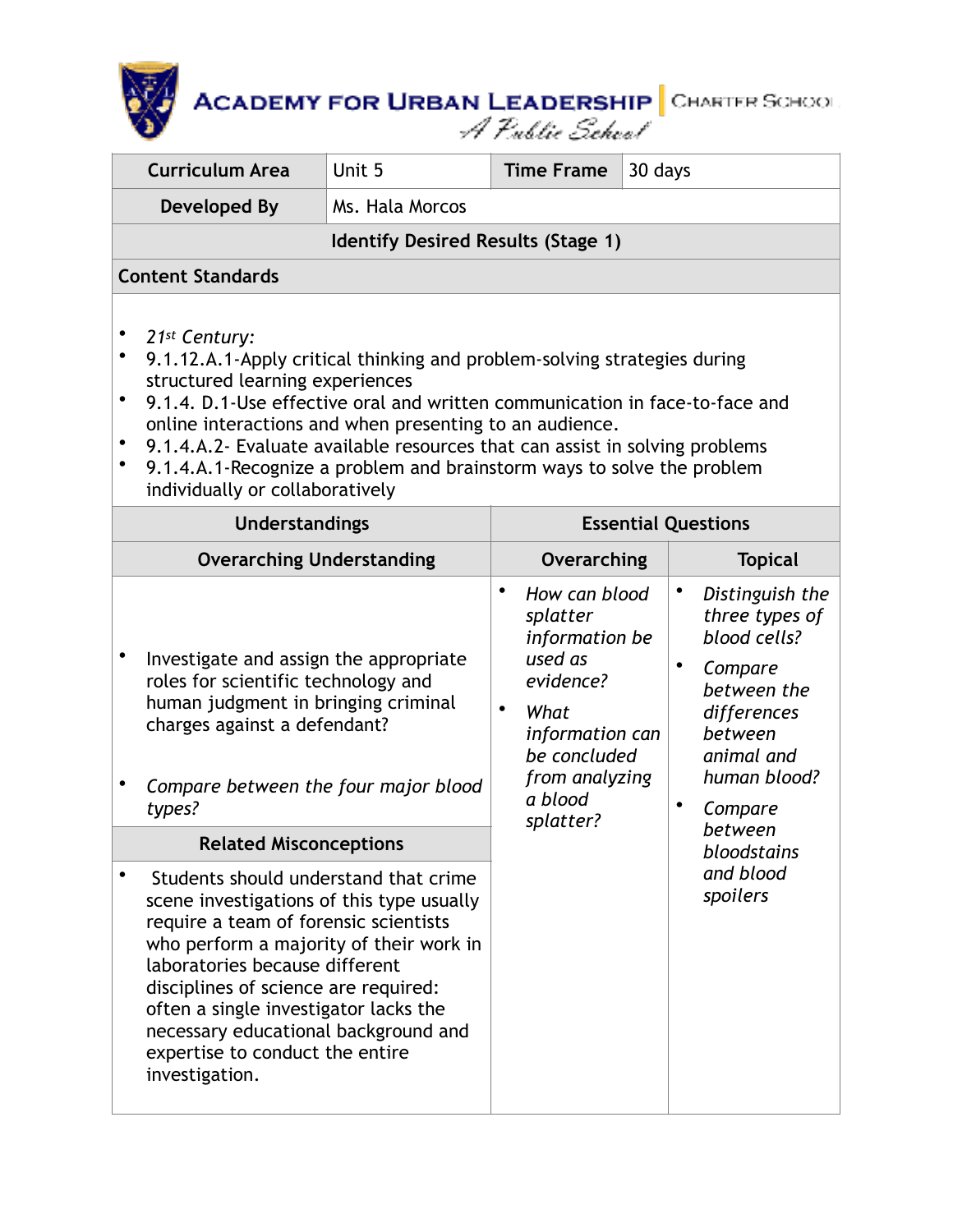

| <b>Knowledge</b>                                                                                                                                                                                                                             |                                                                                                                                                                                                                                                                                                                                                                                                                                                                                                | <b>Skills</b>                                                                                                                                                                                                                                                                                                                                                                                                                                                                                                                                                                           |  |  |  |
|----------------------------------------------------------------------------------------------------------------------------------------------------------------------------------------------------------------------------------------------|------------------------------------------------------------------------------------------------------------------------------------------------------------------------------------------------------------------------------------------------------------------------------------------------------------------------------------------------------------------------------------------------------------------------------------------------------------------------------------------------|-----------------------------------------------------------------------------------------------------------------------------------------------------------------------------------------------------------------------------------------------------------------------------------------------------------------------------------------------------------------------------------------------------------------------------------------------------------------------------------------------------------------------------------------------------------------------------------------|--|--|--|
| Students will know                                                                                                                                                                                                                           |                                                                                                                                                                                                                                                                                                                                                                                                                                                                                                | Students will be able to                                                                                                                                                                                                                                                                                                                                                                                                                                                                                                                                                                |  |  |  |
| Apply forensic science techniques and<br>procedures.<br>Observe and identify<br>scientific evidence.<br>Perform detailed<br>$\bullet$<br>observations.<br>pistols or gun makers<br>$\bullet$<br>based on the bullet<br>$\bullet$<br>shooter. | Difference between various<br>The locations of shooters<br>Know the angel of the bullet<br>to allocate the position of the                                                                                                                                                                                                                                                                                                                                                                     | Students will identify the<br>characteristics of questioned<br>documents that are most useful<br>in forensic comparisons.<br>$\bullet$<br>Students will demonstrate<br>procedures used by forensic<br>scientists to process questioned<br>documents.<br>Students will explain the<br>importance of evidence<br>databases available to forensic<br>scientists.<br>Students will describe the 9th amendment<br>and defend their opinion on it<br>٠<br>Students will discuss the differences<br>between types of guns<br>Students will describe how shells and<br>casing help solve crimes |  |  |  |
| Assessment Evidence (Stage 2)                                                                                                                                                                                                                |                                                                                                                                                                                                                                                                                                                                                                                                                                                                                                |                                                                                                                                                                                                                                                                                                                                                                                                                                                                                                                                                                                         |  |  |  |
| <b>Performance Task Description</b>                                                                                                                                                                                                          |                                                                                                                                                                                                                                                                                                                                                                                                                                                                                                |                                                                                                                                                                                                                                                                                                                                                                                                                                                                                                                                                                                         |  |  |  |
| Goal<br><b>Role</b><br><b>Audience</b><br>$\bullet$<br><b>Situation</b><br>Product/<br>Performance<br>$\bullet$<br><b>Standards</b>                                                                                                          | Mock murder where should be asked how they felt<br>about this assignment.<br>٠<br>Mock Murder arrangement based on the advantage and<br>disadvantage of the 9th amendment and defend their<br>opinion on it<br>٠<br>Mock trial arrangements between the types of the<br>pistol shells vs. the types of guns using as evidence<br>Discoveries of the role of ballistic and glass recovery at<br>٠<br>a crime scene<br>show based on evidence who is the murder based on<br>٠<br>the blood types |                                                                                                                                                                                                                                                                                                                                                                                                                                                                                                                                                                                         |  |  |  |
| <b>Other Evidence</b>                                                                                                                                                                                                                        |                                                                                                                                                                                                                                                                                                                                                                                                                                                                                                |                                                                                                                                                                                                                                                                                                                                                                                                                                                                                                                                                                                         |  |  |  |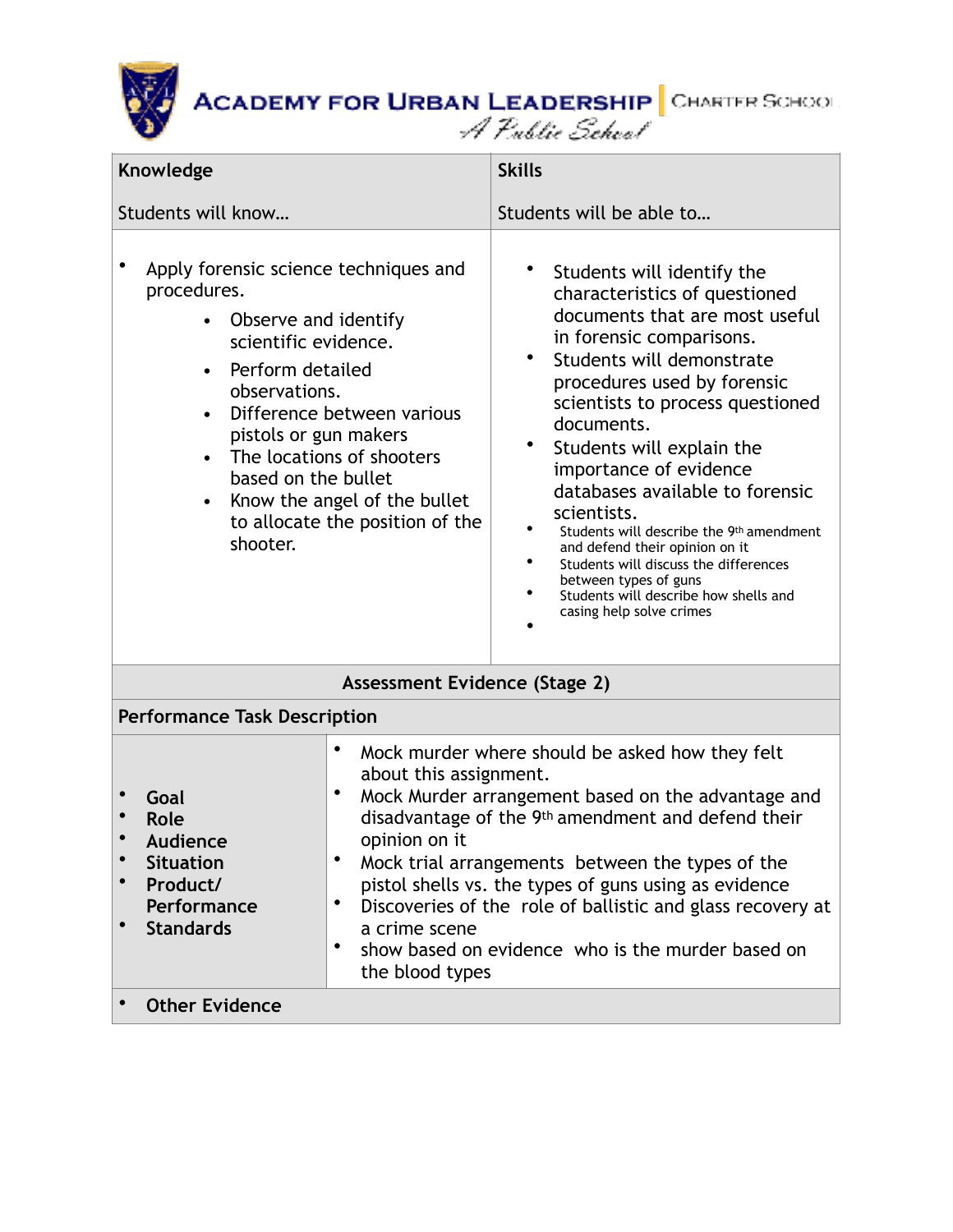|          | ACADEMY FOR URBAN LEADERSHIP CHARTER SCHOOL<br>A Public School |  |
|----------|----------------------------------------------------------------|--|
| Projects |                                                                |  |

Chapter Test

**Quizzes** 

Written Assignments

Lab conclusions

Deductive reasoning

Solve famous cases

• Essay response questions Card calling

**Learning Plan (Stage 3)**